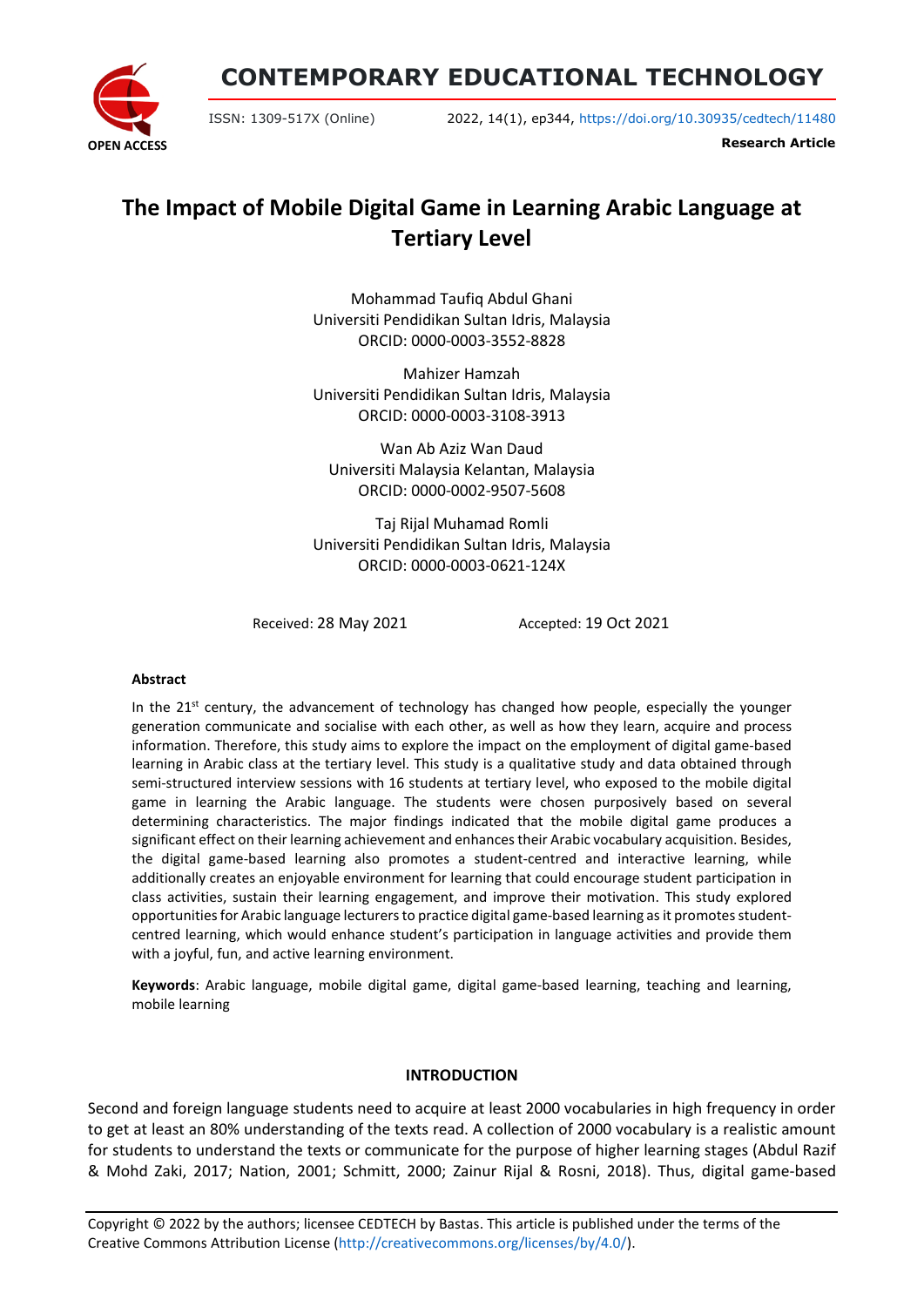learning has great potential in helping students enrich their vocabulary size in an interactive way. Previous studies have suggested that the employment of game-based learning could enhance student's achievement and motivation in learning new vocabulary. Digital game-based learning is one of the educational approaches that have a positive impact on students and can improve their knowledge of the embedded subject matter, increase the feeling of enjoyment, engagement, and interest during the learning process (Alessi & Trollip, 1984; Amna et al., 2017; Baid & Lambert, 2010; Chu & Hung, 2015; Hamizul & Nik Mohd Rahimi, 2015; Kirikkaya et al., 2010; Li & Tsai, 2013; Muhammad Sabri, 2011; Papastergiou, 2009; Siti Nazleen & Zuliana, 2017; Wilfried et al., 2014). It is suitable to be exploited as a learning tool that promotes a new learning environment for schools and universities.

A study revealed that educational games could develop students' thinking skills, increase the feeling of enjoyment while learning, and stimulate active learning rather than feeling burdened by the delivered information given by teachers (Abu Riya, 2001; Alessi & Trollip, 1984; Amna et al., 2017; Baid & Lambert, 2010; Chu & Hung, 2015; Hamzul & Nik Mohd Rahimi, 2015; Kirikkaya et al., 2010; Li &Tsai, 2013; Muhammad Sabri, 2011; Norfaezah, 2019; Siti Nazleen & Zuliana, 2017; Wilfried et al., 2014). Moreover, through gamebased learning, students are encouraged to try a new thing and not to be afraid of failing (Lee & Hammer, 2011). It is a great tool that could improve learning skills, develop a positive attitude towards learning, and reduce the amount of stress accompanying the traditional learning process (Najdi & Shiekh, 2012; Samir & Randa, 2012). The digital game has become a creative, innovative, and dynamic educational tool that has attracted the full attention of schools and higher learning institutions. The digital game has a successful combination of multimedia learning (Mayer, 2021), which helps students memorise vocabulary meanings, pronunciations of a second or foreign language and enhances learning outcomes (Amna et al., 2017; Kalyuga et al., 2013; Tsai, 2017; Ugyen et al., 2015; Wilfried et al., 2014).

Although digital game-based learning is still in its infancy stage in learning the Arabic language, it is gaining more interest among researchers (Hamizul & Nik Mohd Rahimi, 2015; Muhammad Sabri, 2011). Slowly, it has emerged as a significant focus among researchers due to the advancement of technologies in Malaysia compared to past decades. Digital game-based learning has become a new tool, approach, and strategy in language learning and teaching. Besides, it also has the potential to offer active learning, develop thinking skills, and provide an interactive platform for second or foreign language acquisition. Therefore, this study aimsto explore the impact on the mobile digital game in the Arabic language class among Malaysian students at the tertiary level.

#### **LITERATURE REVIEW**

The current Arabic language teaching and learning process is still practised using the teacher-centred approach, characterised by the use of a whiteboard to explain lessons to students, and most of the lecturers only use a dictionary, direct translations, and memorisation strategies (Alhashemi & Mahmoud, 2012; Mohamad Khaidir et al., 2020; Muhammad Sabri, 2011; Nik Hanan & Rabiatul Aribah, 2014; Nur Naimah Akmar & Harun, 2017; Nur Najhah Akmar & Muhammad Sabri, 2020; Rosni, 2009). However, these strategies do not give the opportunity for students to learn and demotivate them from learning the Arabic language when they are unable to memorise the vocabulary. Besides, these factors will lead the students to attend Arabic classes only for the purpose of passing examinations. The learning-exam oriented system does not give the students an opportunity to master the language (Janudin, 2017; Norfaezah, 2019).

Many studies found that Malaysian students only have a moderate Arabic vocabulary size which does not reach a satisfactory level (Abdul Razif et al., 2016; Hasnurol, 2010; Izzah Syakirah & Rosni, 2020; Saifudin, 2002; Siti Aisyah & Zamri, 2016; Zainur Rijal et al., 2016). Among the major causes of this status might be due to the practice of traditional strategies in teaching that reduce the excitement factor and lead to low motivation and lack of enjoyment in the Arabic classes. Therefore, in order to improve the learning environment, students should be taught in a more interactive way (Ghazali et al., 2021; Hou et al., 2020; Zaid Arafat et al., 2016) and exposed to electronic materials for self-learning practices (Rosni, 2017); thus, developing excitement and enjoyment in the Arabic classroom.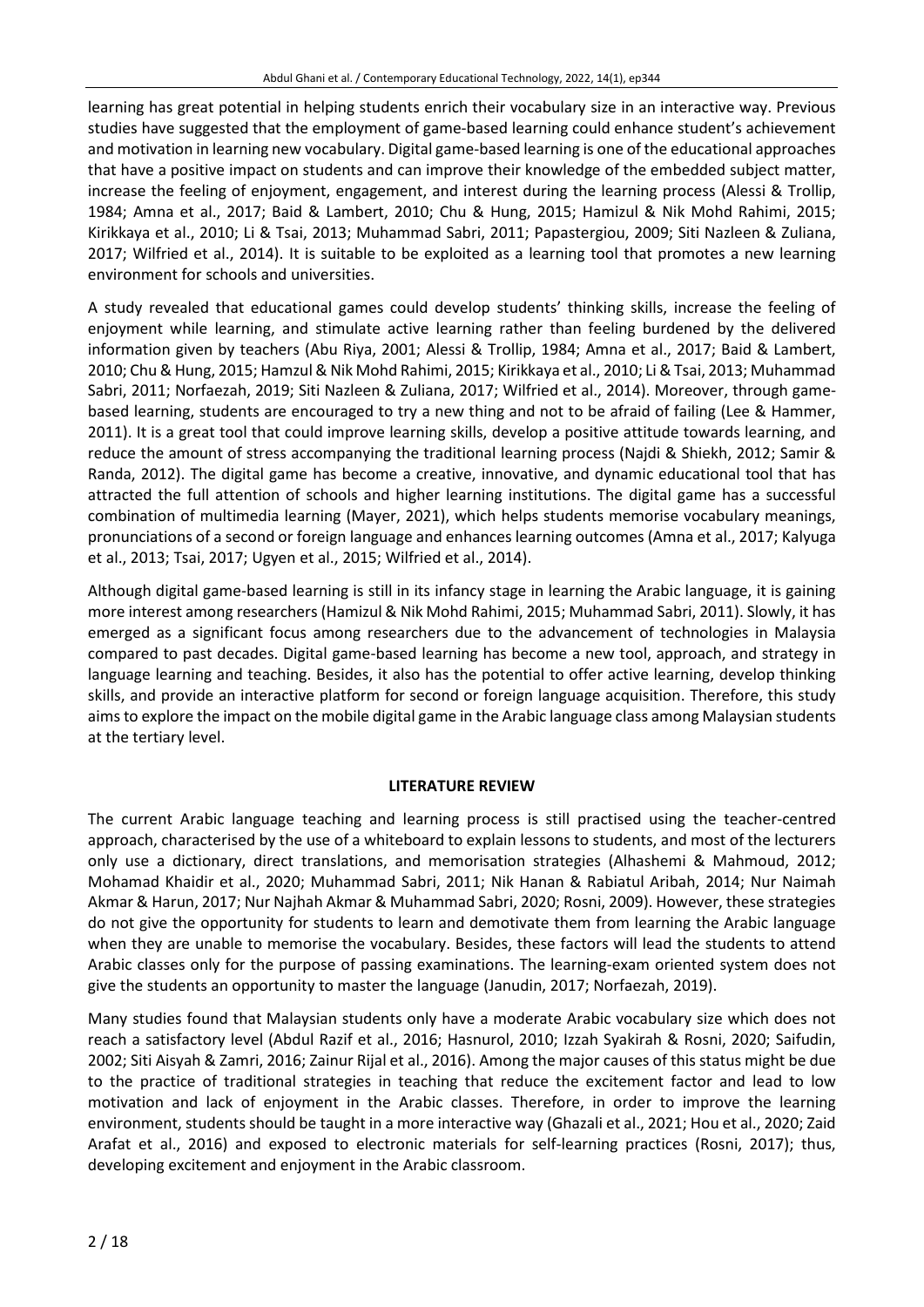In this era of globalisation, traditional approaches to language teaching and learning have been challenged by new innovative approaches based on the latest advances in technology. The vast resources and opportunities that computers and internet providers have brought new tools, approaches, and language teaching and learning strategies (Gonulal, 2019). In the past two decades, improvement in technology has expanded the possibilities of the teaching and learning process, especially for the Arabic language. The mobile digital game is an effective tool that has good potential in helping digital native in learning purposes (Noor Azli et al., 2019). It has been recognised as an excellent learning tool to motivate studentsto participate in teaching and learning activities actively as well as develop positive perception and attitude (Alessi & Trollip, 1984; Amna et al., 2017; Azman et al., 2018; Baid & Lambert, 2010; Chu & Hung, 2015; Hamadallah et al., 2019; Hamizul & Nik Mohd Rahimi, 2015; Han & Gwo, 2013; Insorio, 2021; Kirikkaya et al., 2010; Li & Tsai, 2013; Muhammad Sabri, 2011; Siti Nazleen & Zuliana, 2017; Wilfried et al., 2014). It could improve student's knowledge, develop enjoyment in the class environment, engage students throughout the learning process, and develop soft skills such as leadership and decision making (Hwang et al., 2012; Insorio, 2021; Lee & Hammer, 2011; Muhideen et al., 2021; Najdi & Sheikh, 2012; Paiva et al., 2016; Sung & Hwang, 2013; Papastergiou, 2009; Yien et al., 2011).

Vocabulary is the main factor to master any language. The vocabulary size has a significant relationship with language skills. The bigger the vocabulary size, the better is the student's proficiency in language skills. In order to enrich students' vocabulary, an innovative learning strategy is needed, and the researcher believes that a digital game is one of the most appropriate vocabulary learning strategies to help the digital natives nowadays. Digital game-based learning gives opportunities for students to learn the Arabic vocabulary actively, participate in learning activities, develop thinking and decision-making skills, and improve students' motivation in Arabic language learning (Muhideen et al., 2021; Paiva et al., 2016).

#### **RESEARCH OBJECTIVE AND RESEARCH QUESTION**

The main objective of this study is to explore the impact of learning Arabic vocabulary through the mobile digital game at the tertiary level. Hence, the research question for this study: What are the impacts of the mobile digital game in learning Arabic vocabulary among tertiary students?

#### **METHODOLOGY**

#### **Sampling**

Students from four higher learning institutions in Peninsular Malaysia participated in this study which was selected from the northern, central, southern, and east coast regions. These institutions were selected through a cluster random sampling technique. This qualitative study was conducted by conducting semistructured interview sessions with 16 students at the tertiary level who were exposed to the mobile digital game for four weeks (four students from each higher learning institution). According to previous research, qualitative studies should have a minimum sample size of at least 12 to achieve data saturation (Fugard & Potts, 2015; Braun & Clarke, 2013; Guest et al., 2006). As a result, a sample size of 16 was deemed sufficient in this study to attain the saturation findings. According to Charmaz (2006), the researcher is able to stop collecting data when the categories or themes are saturated. In other words, after the researcher has gathered the data, there are no longer any new insights or properties revealed.

The students were chosen purposively based on several characteristics such as gender, language background, first language, and current year of study. The 16 students selected for the study comprised eight male and eight female students. Half of them have Arabic language background, while the remaining do not have Arabic language background. All of them are non-native Arabic speakers, and they are registered for the Elementary Arabic/ Arabic Level 1 course at their respective higher learning institutions. **Table 1** demonstrates the student's demographic background.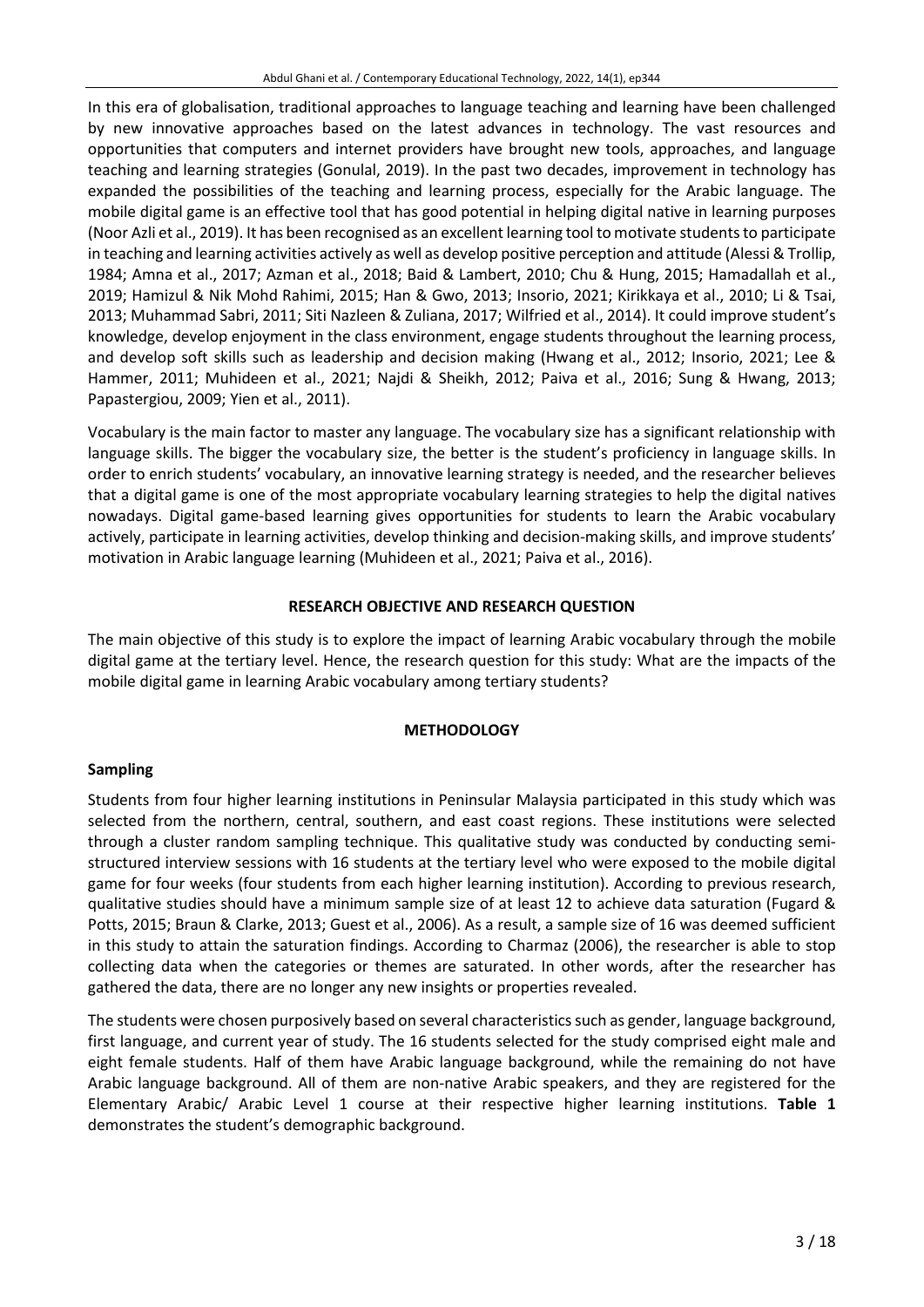| Item                       | Sub-item     | Frequency (N) | Percentage (%) |
|----------------------------|--------------|---------------|----------------|
| Gender                     | Male         | 8             | 50             |
|                            | Female       | 8             | 50             |
|                            | <b>Total</b> | 16            | 100            |
| Institution Region         | Northern     | 4             | 25             |
|                            | Central      |               | 25             |
|                            | Southern     | 4             | 25             |
|                            | East Coast   | 4             | 25             |
|                            | Total        | 16            | 100            |
| Arabic Language Background | Yes          | 8             | 50             |
|                            | No.          | 8             | 50             |
|                            | <b>Total</b> | 16            | 100            |

| Table 1. Student's demographic background |
|-------------------------------------------|
|-------------------------------------------|

#### **Research Procedure**

This research procedure follows the ADDIE instructional design model phase.

#### *Analysis phase*

The first phase of developing the digital game involved reviewing the related literature to identify issues and problems in using education gems for language learning, specifically Arabic. After identifying the most potential problems, the researcher brainstormed on how the use of a digital education game could be a feasible solution to overcome the problems. Prior to collecting data on-site, the researcher sought permission to conduct research activities from the administrators of the selected universities. The researcher performed content analysis from previous studies to identify the students' needs in using mobile digital games in language learning. The data obtained to ensure the mobile digital game meets the students' needs in learning Arabic language learning, as well as their desired game criteria and features.

#### *Design phase*

The design phase began with instructors applying the findings from the analysis phase to create an overview structure for delivering the lessons (Lawrence, 2016). This includes determining the instructional process, learning objectives, assessment methodologies, preparing and testing, designing material, collaborating with exam and subject matter experts, and determining the media type, length, and response. The following step is to create a storyboard for the idea and a prototype. It is critical to be explicit and systematic during the design phase in order to build a logical approach and recognise and assess techniques for accomplishing the goal. Educators must focus on certain components and execute them precisely. Educators must create strategies for graphic and technology design, implement educational policies based on anticipated behavioural consequences, create the user interface and experience, and improve the visual appearance (Bamrara, 2018). Development is the third step. The development process entails the production and structuring of the instructional materials that will be used during the supervision (Lawrence, 2016). The teacher utilises all design process data to produce and install planned curriculum materials, as well as to coordinate and implement numerous development modes. Following that, various tests are run to identify errors and optimise operation. Suggestions may be used to analyse and adjust the course to ensure it meets expectations. Once the curriculum content is established, educators will conduct a mandatory pilot test. This can be accomplished by the intended participant's engagement and practise of the course content. The pilot's comments would also be beneficial in identifying flaws and further enhancing the overall procedure prior to the actual execution.

## *Development phase*

The development process entails the production and structuring of the instructional materials that will be used during the supervision (Lawrence, 2016). The teacher utilises all design process data to produce and install planned curriculum materials, as well asto coordinate and implement numerous development modes.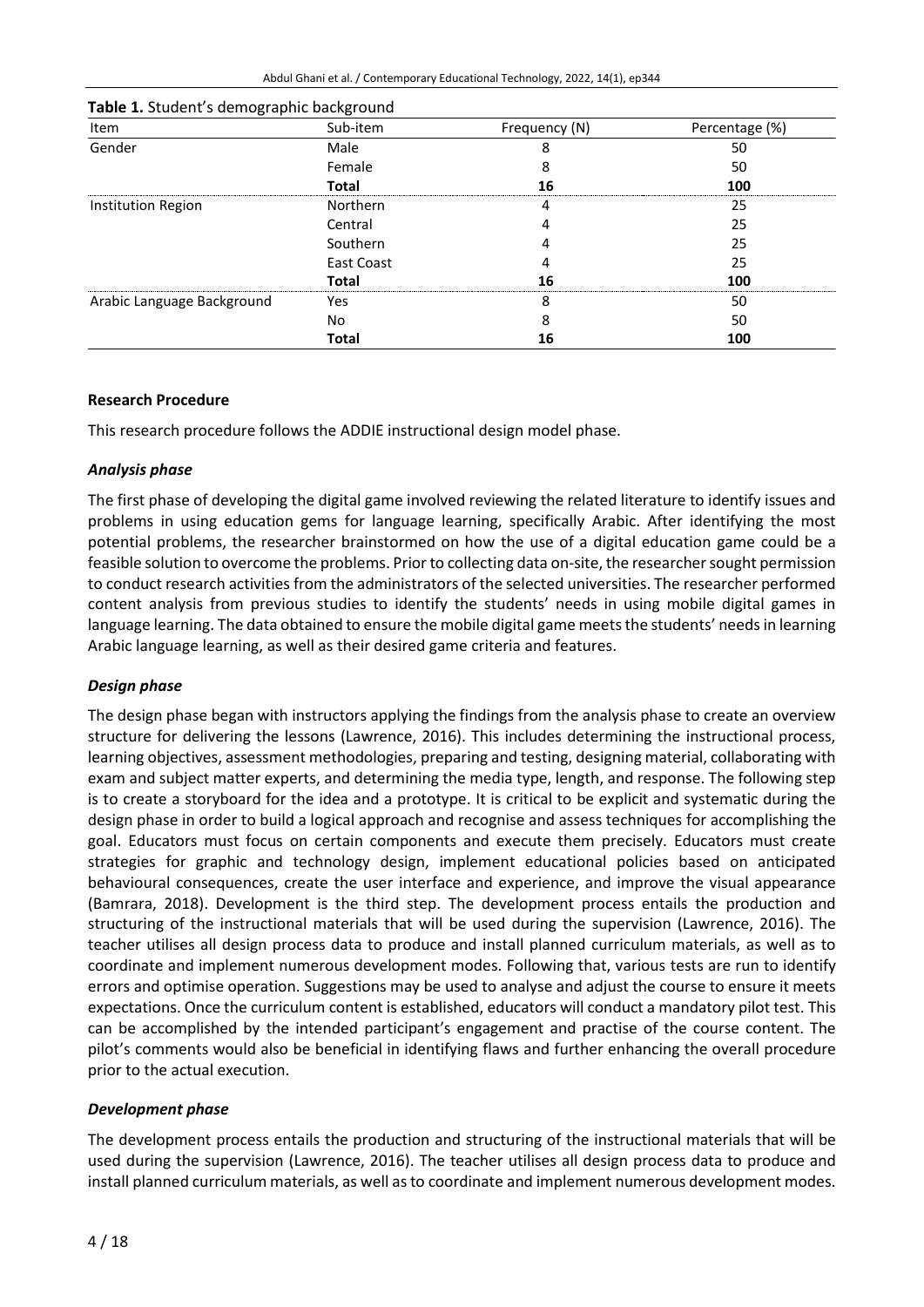Following that, various tests are run to identify errors and optimise operation. Suggestions may be used to analyse and adjust the course to ensure it meets expectations. Once the prototype is established, educators will conduct a mandatory pilot test. This can be accomplished by the intended participant's engagement and practise of the course content. The pilot's comments would also be beneficial in identifying flaws and further enhancing the overall procedure prior to the actual execution.

## *Implementation phase*

After the development phase was completed, the researcher met with Arabic lecturers teaching the students in the respective universities. After a series of discussions, the researcher decided to divide the students into two groups, the treatment and control group. Students in the treatment group used the mobile digital game developed by the researcher to learn Arabic vocabulary. In this regard, the lecturers serve as facilitators throughout the treatment duration. The lecturers provided assistance to students who were facing issues in learning Arabic vocabulary through a mobile digital game. On the other hand, the students in the control group underwent the traditional Arabic vocabulary instruction where the lecturers teach the Arabic vocabulary through the usual methods, which are predominantly focused on chalk and talk and lectures. The experimental process was carried out for four weeks.

## *Evaluation phase*

After the treatment session completed, several students were purposively selected to participate in the semistructured interviews. The semi-structured interview sessions were conducted in Malay through a focus group technique, which comprised of four students from the treatment group from each institution. The students were chosen purposively based on their gender and language background. Each interview session lasted about 45 to 60 minutes. The semi-structured interviews used standard basic questions, and several additional questions which emerged as the interviews progressed were included. The researcher also took field notes and made audio recordings of each interview session. The semi-structured interview process is aimed to examine the impact of the use of the mobile digital game in the Arabic language classroom based on their experiences and expectation.

#### **Data Collection**

The semi-structured interview sessions were conducted in the Malay language through the application of a focus group, which comprised four students from each institution. This interview lasted about 45 to 60 minutes for each session. The semi-structured interviews followed standard basic questions, but several additional questions emerged accordingly as the interviews progressed. Field notes were taken, and audio was recorded during each interview session.

#### **Data Analysis**

After the interview process was completed, the researchers started to analyse the information. The researchers began to organise and prepare the data for analysis, including transcribing the semi-structured interviews and typing up field notes. Then the researcher started to look at all the data to have an overview of the general ideas on what respondents said. The researcher also analysed the impression of the overall depth and credibility of the data. Next, the researchers started coding all the data through Atlas.ti8 software. Coding is the process of organising data by bracketing chunks and writing a word representing a category in the margins (Rossman & Rallis, 2012). After the coding process was completed, the researchers started to generate the themes through the coding process. The themes are the ones that appear as significant findings from the semi-structured interview.

Before writing finding reports, the researcher ensured the validity and reliability of the findings. According to Creswell (2018), qualitative validity indicates that the researchers check for the findings' accuracy by employing absolute procedures. In contrast, qualitative reliability means that the researcher's approach is consistent across different researchers and projects. Therefore, the researchers performed a validity procedure as proposed by Creswell (2018). This study conducted a "member checking" validity procedure in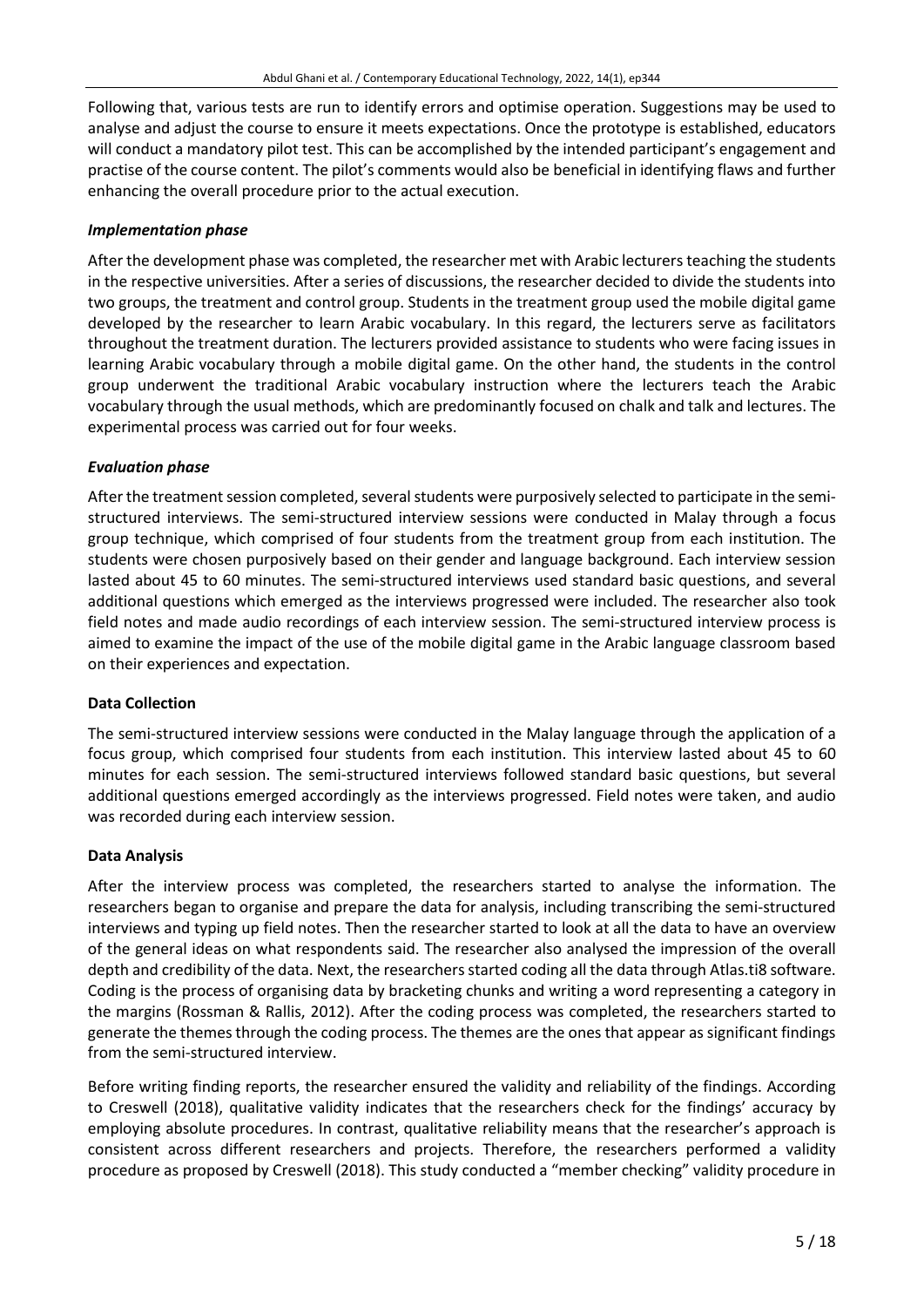order to determine the accuracy of the semi-structured interview findings by taking the report and themes back to respondents and determining whether these respondentsfeel that they are accurate. This procedure involves conducting a follow-up online interview with respondents and provided an opportunity for them to comments on findings. For finding reliability, the researcher conducted several steps, as suggested by Gibbs (2007). The researcher checked the transcript to ensure that it does not contain apparent mistakes made during transcription. The researcher also confirmed there is no drift in the definition of codes and a shift in the codes' meaning during the coding process. Besides, cross-check codes were conducted to reduce errors in the analysing process.

The final step is writing a final report. The findings were constructed to present in detail what the researcher had discovered from the semi-structured interviews. The researcher included quotes, dialogue, and varied narrative forms in reporting all the findings and summarised the semi-structured interviews' validation toward quantitative data.

#### **Ethical Consideration**

An individual interview consent form was given to each participant. After obtaining their consent, the interview schedule was arranged. To keep their identities confidential, only basic demographic background is revealed. For conformability, the analysis of the study was shared with the participants to ensure that interview data supported the findings.

#### **RESULTS AND FINDINGS**

The findings of the semi-structured interview sessions were divided into three main themes, which are pedagogy, individual, and game features. There are four sub-themes underlying pedagogy which include language acquisition, learning environment, learning achievement, and learning strategy. Meanwhile, individual themes had also emerged with three sub-themes which are perceived acceptance, soft skills, and user motivation. Lastly, the game features theme has three sub-themes, including game element, game principle, and multimedia element. **Figure 1** illustrates the resulting network.



**Figure 1**. Result Network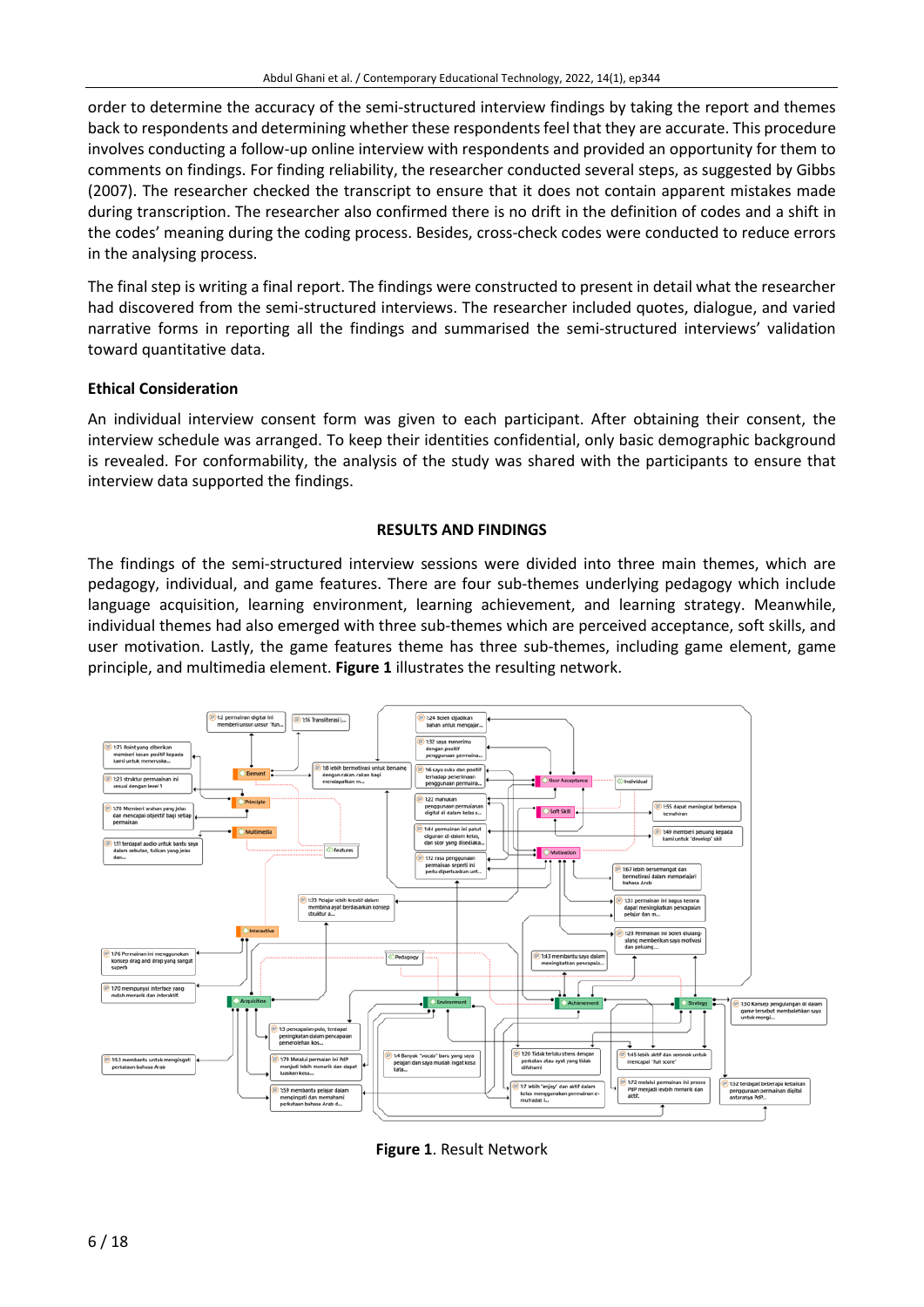#### **Theme 1: Pedagogy**

## *Acquisition*

A majority of the students agreed that there was an improvement in their Arabic vocabulary acquisition after using the mobile digital game. As mentioned by a student, "*…melalui permainan ini, pembelajaran menjadi lebih menarik dan dapat meluaskan kosa kata bahasa Arab (…through this game, learning becomes more interesting and can expand Arabic vocabulary) (1:79)*". They also said that "*…terdapat peningkatan kosa kata bahasa Arab (…there is an increase in Arabic vocabulary) (1:3)"*. Besides, the results also found that the students were able to understand the vocabulary meaning in a simple sentence and also agreed that they were exposed to a lot of Arabic vocabulary and interactive learning as they mentioned that, *"…permainan ini mempunyai ciri-ciri interaktif dan membantu kami untuk memahami makna perkataan dan menggunakannya di dalam ayat (…the game hasinteractive features and helps usto understand the meaning of words and use them in sentence) (1:16)"*. Therefore, the mobile digital game helped them in the vocabulary acquisition process. The students believed that the mobile digital game has helped to improve their vocabulary size. At the end of the intervention, they are able to construct a correct simple sentence using the vocabulary learned.

## *Environment*

A majority of the students agreed that they had exposure to a new teaching and learning environment. The students were more active in class and the mobile digital game was able to develop a fun learning setting for them. The student expressed that, *"…kelas lebih seronok dan aktif bila guna app ini (…class is more fun and active when using this app) (1:9)",* and *"…melalui permainan ni, proses pembelajaran menjadi lebih menarik dan aktif (…through this game, the learning process becomes more interesting and active) (1:91)"*. When the studentssaid that, *"…tidak terlalu stress dengan bila tidak faham maksud perkataan (… don'tstresstoo much when we do not understand the meaning of the word) (1:62)"*, it demonstrated that the students were enjoying the process of learning Arabic and were contented through the use of the digital game. The digital game was also able to eliminate boredom and sleepiness symptom among them, and made students more active to achieve a full score for each game and level, and develop a competitive setting among them, as they quoted that, *"…lebih bersemangat nak achieve full score nak compete dengan kawan (…more excited to achieve full score to compete with friends) (1:51)"*. In addition, this digital game had changed the domination of the use of textbooks, worksheets, and whiteboards. This was mentioned by a student, *"…boleh ganti buku sebab content lebih kurang sama (…can replace the text book because the content is about the same) (1:135)"*. The perceived usefulness of this digital game can further benefit students as well as lecturers. They can practice the Arabic language outside of the classroom, compete among themselves at the hostels and are able to keep improving their scores.

#### *Achievement*

Based on the interview sessions, the results showed that the students agreed that they had an improvement in their score marks as they mentioned, *"…game ni membantu saya dalam meningkatkan pencapaian saya dalam test yang diberikan (…this game helped me improve my achievement in test) (1:48)"*. They felt more active and developed a competitive mode among themselves to achieve a full score. A majority of the students experienced a positive impact on post-test results after learning through the application of the mobile digital game. Students without Arabic language background also had a good score. This was elaborated by a student without Arabic language background who remarked, *"…game ini banyak membantu saya untuk achieve score yang baik walaupun ini kali pertama saya belajar bahasa Arab (…this game helped me achieve a good score even though this was my first time learning Arabic) (1:75)"*. The game template gave them an opportunity to improve their scores from time to time. This mobile digital game developed a challenging and competitive setting in the classroom among friends, and they were able to finish the tasks given within the stipulated time. This educational game has helped the students to practice the Arabic language in an interactive and fun environment. At the same time, they can enhance their knowledge, improve their scores, as well as enrich their vocabulary size.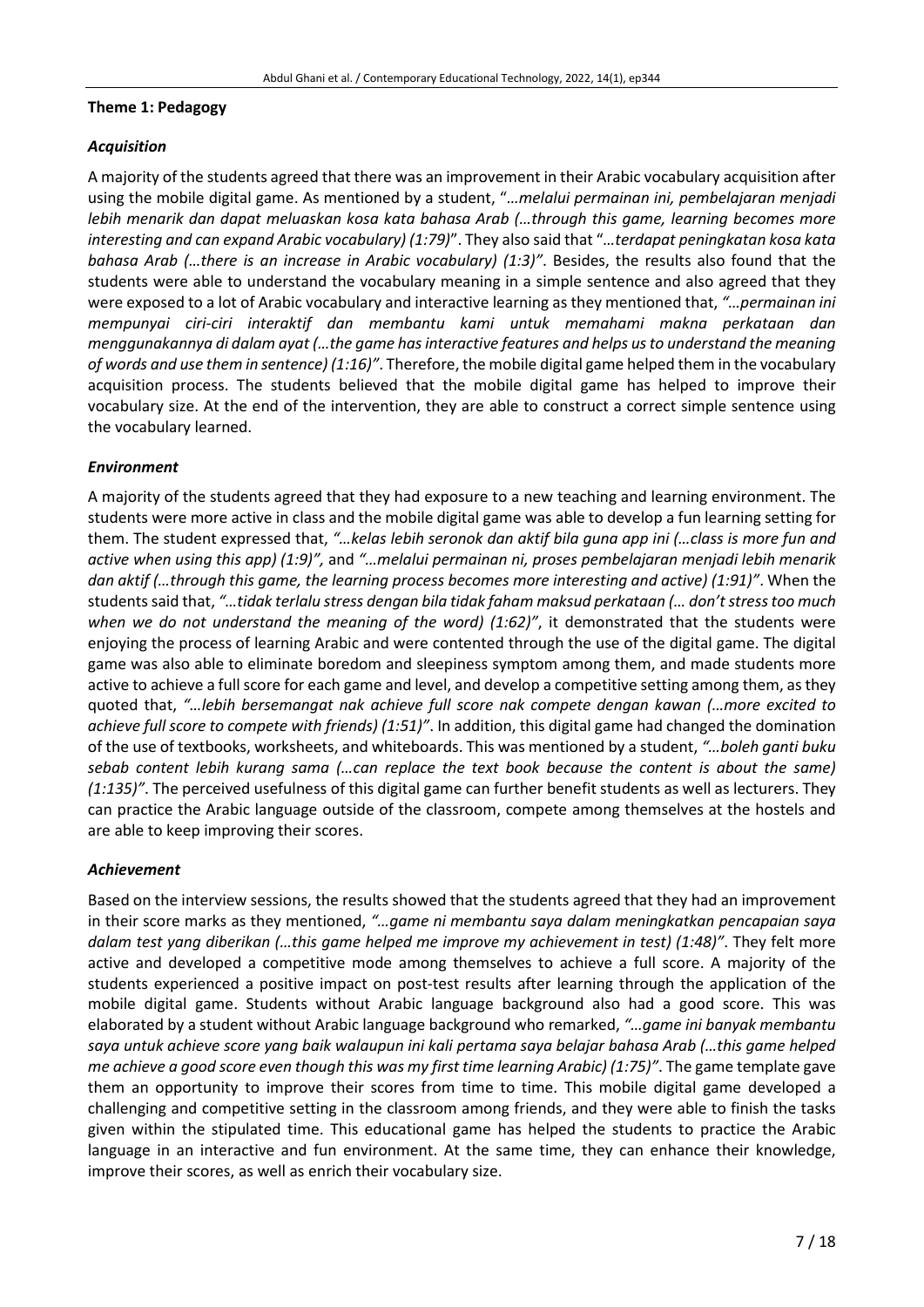## *Strategy*

The mobile digital game uses the concept of drill and practice which includes the repetition method. It gives the opportunity for students to improve their scores in a fun and tranquil classroom setting. The drill and practice in the mobile digital game helped them to improve their scores and vocabulary acquisition process as the student said, "*…konsep permainan ini membolehkan saya untuk mengatur strategi nak achieve full score (…this game concept allows me to set the strategy to achieve full score) (1:30)"* and *"…lebih bersemangat nak achieve full score nak compete dengan kawan (…more excited to achieve full score to compete with friends) (1:51)"*. This strategy was imposed in the Arabic classto sustain students' engagement towards the digital game. The digital game was able to make the students more active and could experience the learning process fully. They enjoyed, played, and learned at the same time, and were able to eliminate anxiety among them especially among students without Arabic language background. This was remarked by a student who said, *"…konsep game ni membolehkan saya untuk mengulang level game yang saya tak kuasai (…this game concept has allowed me to replay each game I did not master) (1:43)".* The drill and practice strategy becomes a source of motivation for them to learn Arabic and sustains their engagement in class. Thisstrategy also helps them to memorise the meanings and practice the functions of the vocabulary in a fun setting. It is also provided equal opportunities to all students to play until they achieve a better score, learn until they improve their confidence level towards the learning content, and achieve satisfaction with their own scores, learning gains, and vocabulary acquisition. The digital game had changed the teaching and learning session to be more interesting and effective.

## **Theme 2: Individual**

## *Perceived Acceptance*

The results of the interview demonstrated that a majority of the students had a positive attitude and preference to adapt to the digital game-based learning approach in their Arabic language classroom because the digital game was able to develop their motivation to continue the learning process. Quoting the students, *"…saya suka dan postif terhadap penggunaan permainan ini di dalam kelas bahasa Arab (…I like and positive about using this game in Arabic class) (1:32)",* and they also remarked that, *"… saya mahukan penggunaan* permainan seperti ini di dalam kelas (... I want to use this kind of game in the classroom) (1:22)". Some of them agreed that the content of the mobile digital game met their varying levels of competencies as they have a variety of Arabic language backgrounds. Moreover, they also realised that the learning contents are in line with their main reference as they said, *"…boleh ganti buku sebab content lebih kurang sama (…can replace the book because the content is about the same) (1:135)"*. So, this will enhance their confidence and satisfaction towards the relevancy of the digital game. The students also suggested employing the digital game throughout the semester. Besides, the game score may be transferred as their quiz or assessment marks as they expressed that, "*…permainan seperti ini patut digunakan di dalam kelas dan skor boleh* dijadikan sebagai markah salah satu kuiz (...games like this should be used in class and scores can be used as *the marks for one of the quizzes) (1:44)"*. As their preference and perception towards the digital game application differed, only some of them were comfortable and able to adapt the digital game approach in the Arabic class.

## *Motivation*

The students agreed that, through the digital game approach, they have more enthusiasm to compete among themselves to achieve a full score for each game. Most of the students suggested continuing using the digital game in their Arabic language class because it was able to sustain their motivation to continue the learning process. They said that, "*…lebih bersemangat dan bermotivasi untuk belajar bahasa Arab (…more excited and motivated to learn Arabic) (1:67)"*, and *"…konsep permainan ini memberi motivasi untuk terus bermain* hingga level terakhir (...the concept of the game motivates us to keep playing to the last level) (1:28)". The students also stated that the game scores and their achievements were also a boost factorto their motivation to study the Arabic language regardless of their Arabic language background. The mobile digital game also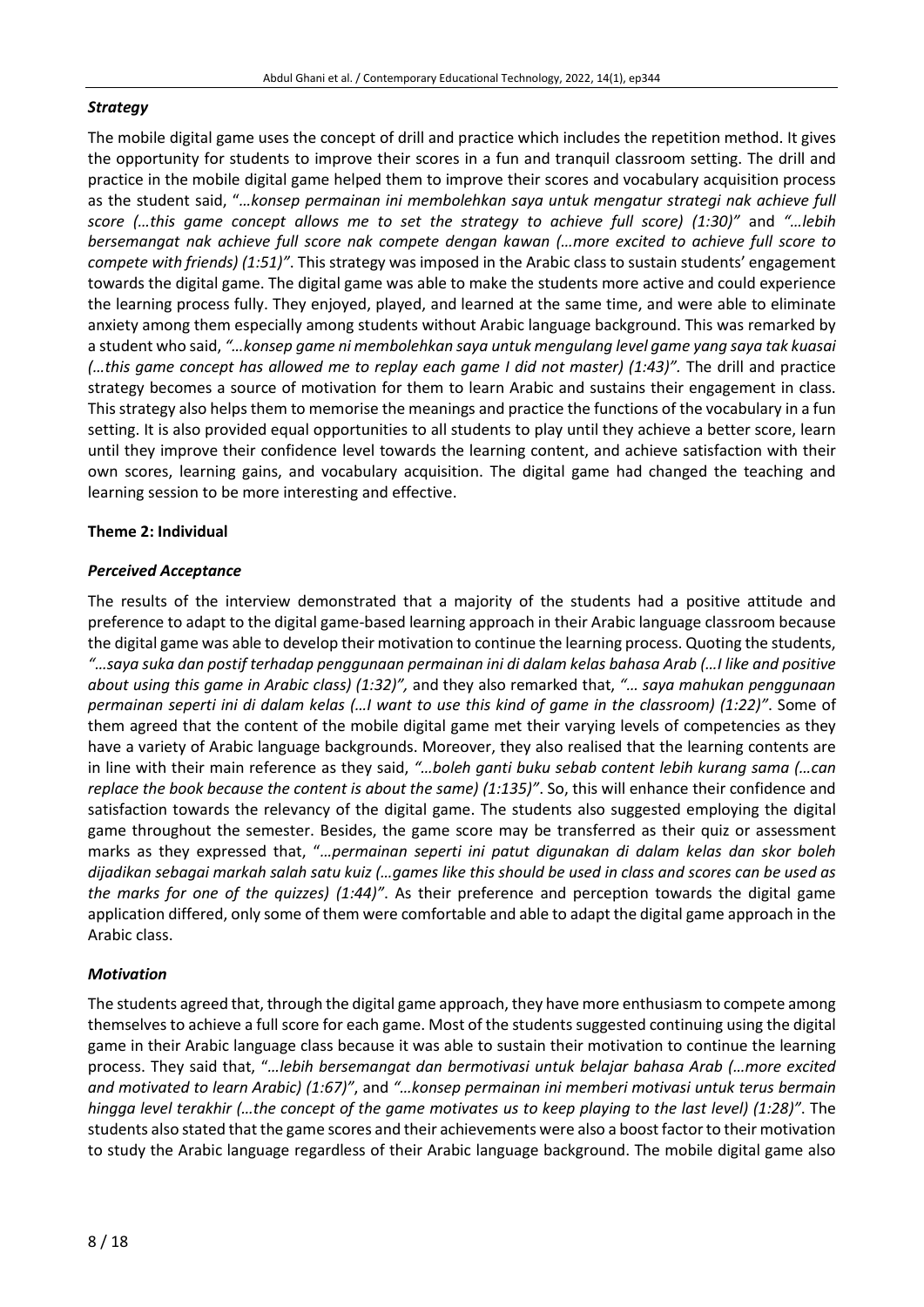managed to stimulate the student's interest towards the Arabic language as well as the new approach in the classroom.

#### *Soft Skill*

The students agreed that, the mobile digital game was able to develop their soft skills such as strategy planning, decision making, higher order thinking skill, and language skills. The digital game was able to nurture student's creativity to construct a simple sentence based on the game concept exposure as they quoted that, *"…permainan ini meningkatkan beberapa kemahiran seperti kemahiran mendengar dan membaca dan mampu untuk membina ayat ringkas (…the game improves some skills such as listening and reading skills and develop the ability to construct simple sentences) (1:55)"*.

#### **Theme 3: Game Features**

#### *Game element*

Through the analysis of the semi-structured interview sessions with students, the results demonstrated that the mobile digital game has a fun and enjoyment element which affected the learning environment and student behaviour in the Arabic class, as a student remarked that, *"…game ini mempunyai unsur-unsur fun dan enjoy… (…this game has fun and enjoyable elements…) (1:2)"*. In addition, in order to meet the students' current need as they are learning the Arabic language at the Elementary level, this digital game provides them with a transliteration function which was able to assist them with the correct pronunciation of various words. This feature was well-supported by the students when they said that, *"…fungsi transliterasi banyak bantu saya untuk menyebut perkataan bahasa Arab kerana saya tidak pernah belajar bahasa Arab sebelum ini (…transliteration function helped me to pronounce Arabic word because I had never learned Arabic before) (1:16)"*. Besides,this game also uses a drag and drop simple gameplay template to avoid heavy game storyline and enhance student's engagement in class. This digital game implements drill and practice instructional strategy which provided them with the opportunity to enhance their vocabulary acquisition through the repetition of vocabulary for each level.

#### *Game principle*

From the semi-structured interviews, the student said, *"…struktur permainan ini sesuai dengan level 1 (…the structure of the game is suitable for level 1) (1:23)"*. Besides, they also said, *"…point bagi jawapan yang betul membuat kami lebih bermotivasi untuk belajar (…rewards for the right answers make us more motivated to learn) (1:75)"*. These findings demonstrated that the mobile digital game's learning objectives met their knowledge and course levels. In fact, this digital game also provided them with rewards for their accomplishments and penalties for failures. This feedback was able to enhance students' engagement and motivate them to continue the learning process through continuing to play the game. Immediate and interactive feedback through visual and audio effect in the digital game provided them with a sense of control of their learning. They also said, *"…game ni beri arahan yang jelas, dan memudahkan kami untuk bermain* dan capai objektif yang diberikan (...the game gives us a clear instruction, and make it easier for us to play *and achieve the objectives provided) (1:78)"*. In this regard, the mobile digital game provides clear instruction for each game and a clear target to be achieved as they expressed. This will help students to refine and focus their aim for each game and level. Moreover, based on the need analysis process, the digital game poses an appropriate challenge which is suitable for the student's level of competencies so that they are able to complete the task and finish the level.

#### *Multimedia*

Based on the interview sessions, the multimedia elements, especially audio recording has highly contributed in assisting the studentsin enhancing theirlistening and speaking skills. The students expressed that, *"…game ini mempunyai audio pronunciation yang dapat bantu saya untuk menyebut perkataan dengan betul. Selain* itu game ini juga tulisan yang jelas dan mudah untuk dibaca serta interface yang simple dan menarik (...this game has audio pronunciation that can help me spell the word correctly. On top of that, the game also has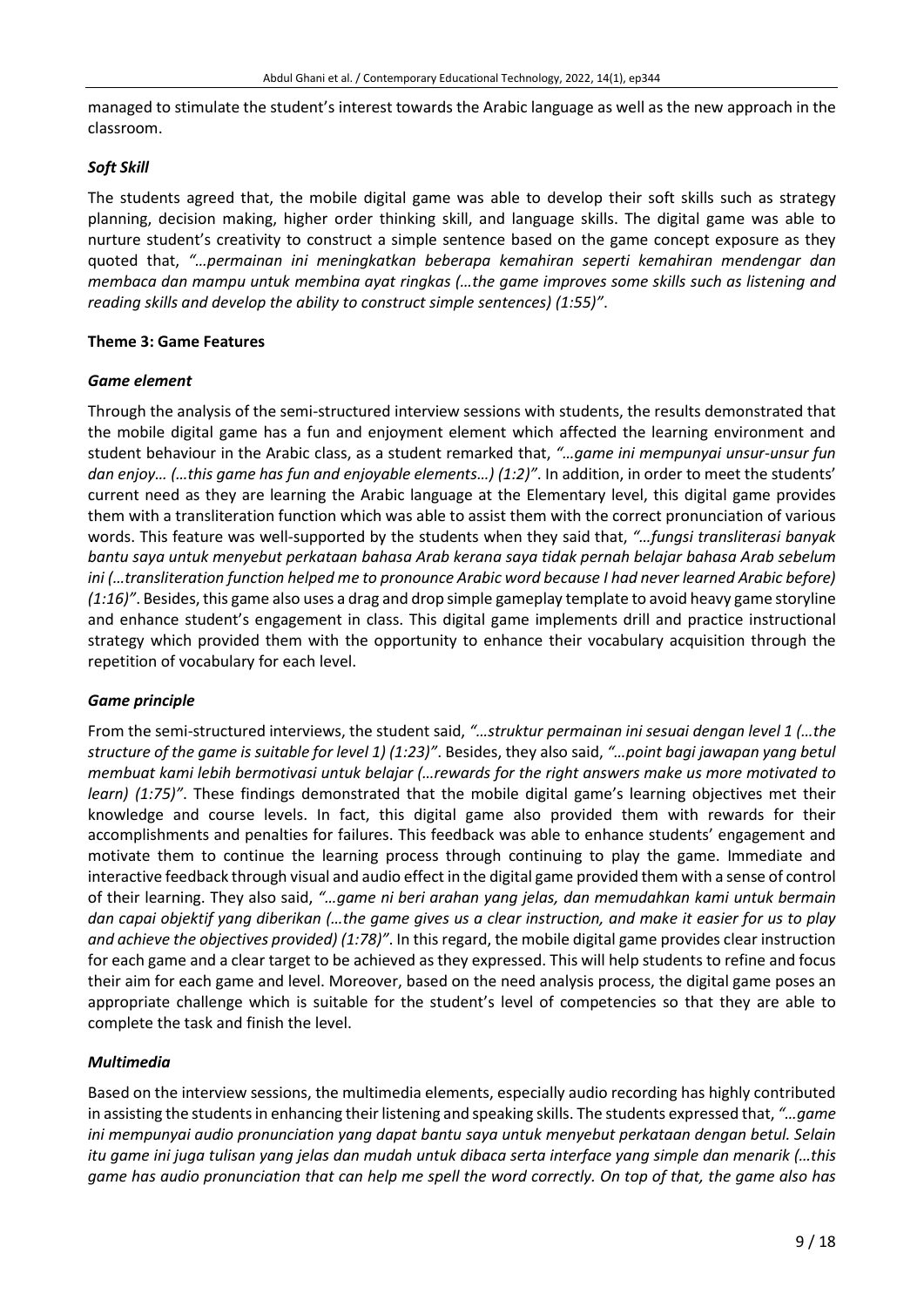*clear font, easy-to-read writing and a simple and engaging interface) (1:11)"*. The digital game provides them with a simple and clear text to improve its clarity and helps ease their reading experience. Taking into account the student'slanguage background, thisfeature will assist them to improve their Arabic literacy skill. Besides, in terms of the colours used, game layout and user interface, the digital game uses an appropriate range of colours to increase clarity by using a range of low contrast colours for the background and high contrasts colours for characters and gameplay elements. The game also provides a simple layout and locates the item at the same place for each page. This helps to improve the visible and invisible interactions between the game and the players.

## **DISCUSSION AND IMPLICATION**

This study conducted semi-structured interview sessions with 16 tertiary students who were selected purposively to express their opinions after the intervention introduced using a mobile digital game in an Arabic language course. The study found that the students had an improvement in their achievement and an enhancement in their Arabic vocabulary acquisition after using the mobile digital game. Therefore, this study proves that digital game-based learning has a significant impact on students' achievement in learning the Arabic language. This result is also in line with previous empirical studies on the effectiveness of digital gamebased learning (Amna et al., 2017; Azman et al., 2018; Cardenas-Moncada et al., 2020; Chu & Hung, 2015; Li & Tsai, 2013; Roodt & Ryklief, 2019; Tsai, 2017; Ugyen et al., 2015; Wilfried et al., 2014). In addition, the mobile digital game is able to treat the students equally regardless of their gender. Although gender preferences might differ, the effectiveness of this digital game could be provided equally. Several empirical studies support the qualitative findings of this study on gender differences (Lester et al., 2014; Papastergiou, 2009; Philip et al., 2015; Ugyen et al., 2015; Wilfried et al., 2014; Yang & Chen, 2010; Yien et al., 2011). Besides, during the semi-structured interview sessions, a majority of the students expressed that they had experienced exposure to a new teaching and learning environment. The students were also more active in class (Alessi & Trollip, 1984; Amna et al., 2017; Azman et al., 2018; Baid & Lambert, 2010; Cardenas-Moncada et al., 2020; Cardinot, 2019; Chu & Hung, 2015; Ghazali et al., 2021; Hamzul & Nik Mohd Rahimi, 2015; Hou et al., 2020; Kirikkaya et al., 2010; Li & Tsai, 2013; Sahrir, 2011; Siti Nazleen & Zuliana, 2017; Wilfried et al., 2014), as the mobile digital game was able to develop a fun challenge and introduce freshness in their learning setting (Ibrahim et al., 2017; Papastergiou, 2009; Shin & Shin, 2011; Siti Nazleen & Zuliana, 2017; Yusoff, 2010). Students become more energetic and optimistic about achieving a full score for each game and level and develop a competitive setting among them. They enjoyed learning Arabic, and this learning setting was able to eliminate boredom and sleepiness symptoms among them. Moreover, they also expressed that learning through the mobile digital game is a good practice and strategy (Kayaoglu, 2013; Kuen, 2010; Nadhilah & Kamarul Shukri, 2018; Park, 2010; Sueraya et al., 2012), in learning the Arabic language, especially for beginners (Amna et al., 2017; Azman et al., 2018; Fu, 2017; Ugyen et al., 2015; Wilfried et al., 2014).

Several embedded features in the mobile digital game assist them well in the learning process such as learning feedback, audio pronunciation and transliteration. The audio helps them with the pronunciation of the Arabic vocabulary while the transliteration feature is used to familiarise the students with Arabic vocabulary. Therefore, to facilitate the beginner students' learning experience, the digital game should vary in the approach and have a transliteration feature to help them improve their reading in Arabic vocabulary without emphasising on grammar (Ashinida, 2016). Besides, the game-based feedback provided utilised gaming principles by being brief so that it would encourage self-reflection (Chu & Fowler, 2020). In addition, as argued by other studies, such a significant increase in students' vocabulary achievement could be influenced by the unique characteristics of the educational game, including elements of enjoyment and fun, challenging and the novelty of learning through a mobile digital game (Ibrahim et al., 2017; Insorio, 2021; Siti Nazleen & Zuliana, 2017). In this study, the mobile digital game was designed in accordance with digital game principles and multimedia principles. Furthermore, several interactive customisations have been included to help students enrich their Arabic vocabulary knowledge. The digital game principles create a fun and enjoyable learning experience in Arabic class. At the same time, the students believe that the multimedia elements have helped them to learn better. Another attractive feature of the game is the provision of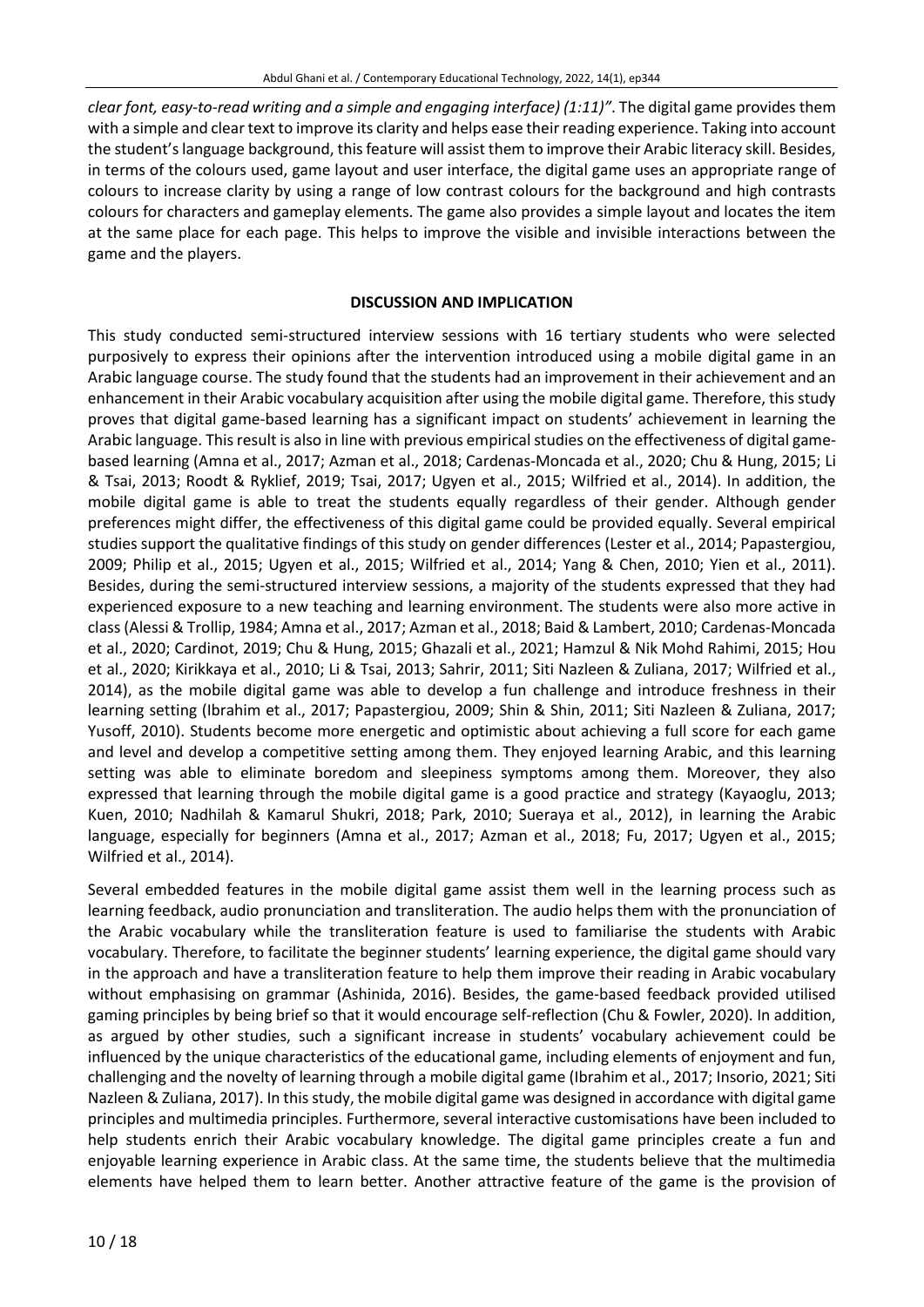immediate and interactive feedback so that the users are able to check their scores immediately and compete with their friends in real-time. Lastly, the users were able to reach the learning goal in each game due to the simple and clear game flow. The finding of this study further proves the strong role played by the digital game is in encouraging learners to participate actively in the learning process (Akbar, 2020; Azman et al., 2018; Cardenas-Moncada et al., 2020; Merilainen, 2019; Roodt & Ryklief, 2019; Siti Nazleen & Zuliana, 2017).

The students also expressed their opinions on the mobile digital game as being able to eliminate anxiety among them, especially students without Arabic language background. Assome of the students are first-time Arabic learners, they might feel burdened, experience anxiety, and these would demotivate their learning interests. However, the mobile digital game changes their learning perception towards the Arabic language. These findings are supported by previous works of literature on the effect of student's language background (Gebauer et al., 2013; Lazaruk, 2007; Vega, 2014). Digital game intrinsically motivates them to engage in the activity which can benefit learning (Akbar, 2020; Chang et al., 2017; Gonulal, 2019; Hamizul & Nik Mohd Rahimi, 2015; Hao & Lee, 2019; Huang & Oh, 2018; Lee & Hao, 2015; Lin et al., 2017; Lu et al., 2018; Merilainen, 2019; Shabalina et al., 2015; Travis, 2018; Wu, 2018), by developing a sense of competition with each other to achieve a full score in each game as well as develop and enhance their soft skills (Hwang et al., 2012; Lee & Hammer, 2011; Najdi & Sheikh, 2012; Paiva et al., 2016; Papastergiou, 2009; Sung & Hwang, 2013; Yien et al., 2011), such as strategy planning, decision making, higher-order thinking skill as well as language skills.

Hence, based on the discussion above, the mobile digital game has helped the students in their learning and significantly improved the tertiary students' Arabic vocabulary knowledge. The students achieved a positive score in the game, which reflects their improvement of vocabulary acquisition. Empirically, the use of mobile digital games is deemed as the best method to improve the learning achievement of both male and female students. It is also suitable to be employed for students at the beginner level which has no Arabic language background. Digital game-based learning also provides an interactive environment learning that could improve student engagement and participation in-class activities. Besides, the use of digital games for learning provides intrinsic motivation for students to continue learning.

#### **CONCLUSIONS**

In regards to the discussion above, it can be concluded that the mobile digital game demonstrates a significant contribution to the learning of Arabic vocabulary among students at tertiary level. The students had excellent achievements in their scores and demonstrated an enhanced acquisition in their vocabulary. The mobile digital game is one of the best methods and practices that has been proven empirically to be effective based on previous studies and through the qualitative findings from this study, it equally affected both gender, male and female. In addition, it is also suitable to be employed at the beginner's level. The digital game-based learning promotes a student-centred and interactive environment for learning that could improve student's participation in class activities and sustain their learning engagement. Besides, the employment of digital game also intrinsically motivates them to continue with the learning process.

Numerous limitations apply to this study. The digital mobile game is only compatible with the Android operating system. However, because the majority of this research's participants use the Android operating system, conducting this study should be quite straightforward. Additionally, this study only does the intervention for four weeks. Despite the intervention's brief duration, it has a tremendous influence on students in a variety of ways. If the duration of the intervention is extended, the outcome will be improved. Thus, this study would like to advise for future research that a quantitative study be conducted using a quasiexperiment and inferential testing in order to determine the effectiveness of mobile digital games and their effect on student motivation and achievement.

**Author contributions:** All authors were involved in concept, design, collection of data, interpretation, writing, and critically revising the article. All authors approve final version of the article.

**Funding:** The authors received no financial support for the research and/or authorship of this article.

**Declaration of interest:** Authors declare no competing interest.

**Data availability:** Data generated or analysed during this study are available from the authors on request.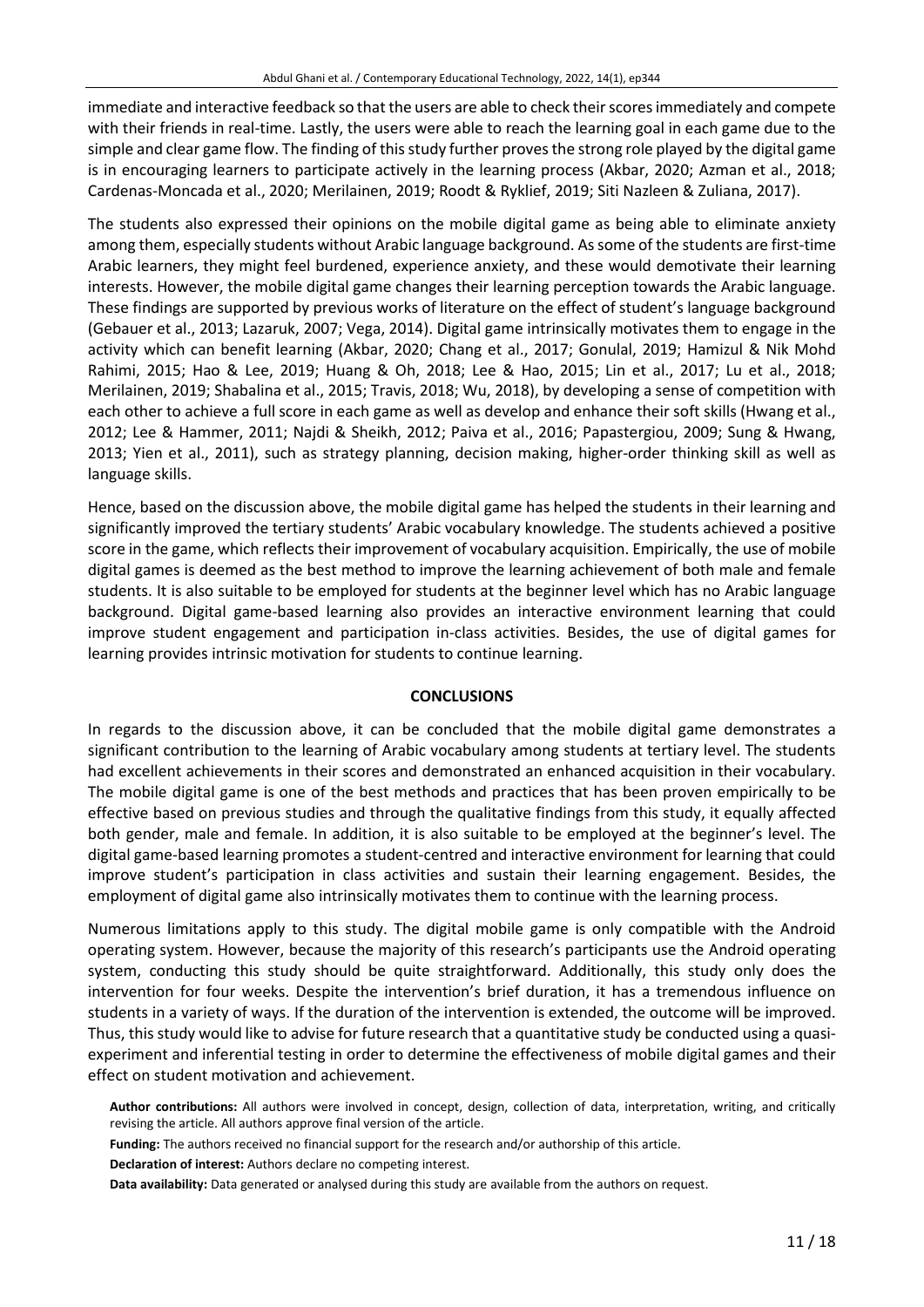#### **REFERENCES**

- Abdul Razif, Z., & Mohd Zaki, A. R. (2017). Arabic language vocabulary size and itsrelation with speaking skills. *Jurnal Sultan Alauddin Sulaiman Shah, 4*(1), 220-228.
- Abdul Razif, Z., Saifulah, S., Khairil Ashraf, E., Mohd Zaki, A. R., Khirulnizam, A. R., Muhammad Haron, H., & Naqibah, M. (2016). Pembelajaran kosa kata Arab berbantukan aplikasi [Application-assisted Arabic vocabulary learning]. IRSYAD2016, Selangor, Malaysia.
- Abu Riya, M. (2001). The impact of using computerized games in the sixth grade students in acquiring the four arithmetic algorithms. *Studies of Educational Sciences*, 164-176.
- Akbar, B. (2020). Mainstream theoretical trends and future directions of L2 motivation studies in classroom and CALL contexts. *CALL\_EJ, 2*(1), 1-28.
- Alessi, S. M., & Trollip, S. R. (1984). *Computer-based instruction: Methods and development* (2nd ed.)*.* Prentice-Hall.
- Alhashemi, A., & Mahmoud, A. (2012). Vocabulary learning strategies used by learners of Arabic as a foreign language in the University of Islamic Sciences in Malaysia and their beliefs about vocabulary. *Journal of Educational Sciences, 8*(2), 105-117.
- Amna, K., Farzana, H. A., & Muhammad Muddasir, M. (2017). Use of digital game based learning and gamification in secondary school science: The effect on student engagement, learning and gender difference. *Education and Information Technologies*, *22*, 2767-2808. <https://doi.org/10.1007/s10639-017-9622-1>
- Ashinida, A. (2016). A need analysis for the course materials design of the Arabic language course. *International Journal of Social Science and Humanity, 6*, 423-426. <https://doi.org/10.7763/IJSSH.2016.V6.684>
- Azman, A. R., Muhammad Sabri, S., Nurkhamimi, Z., & Khafidz, A. H. (2018). An evaluation of Global Zakat Game (GZG) as edutainment board game in enhancing Zakat education in Malaysia. *Educational Research and Reviews, 13*(5), 166-172. <https://doi.org/10.5897/ERR2018.3487>
- Baid, H., & Lambert, N. (2010). Enjoyable learning: The role of humour, games, and fun activities in nursing and midwifery education. *Nurse Education Today, 30*(6), 548-552. <https://doi.org/10.1016/j.nedt.2009.11.007>
- Bamrara, A. (2018). Applying ADDIE model to evaluate faculty development program. *Issues and Ideas in Education, 6*(1), 11-28. <https://doi.org/10.15415/iie.2018.61001>
- Braun, V., & Clarke, V. (2013). *Successful qualitative research: A practical guide for beginners* (1st ed.)*.* SAGE.
- Cardenas-Moncada, C., Veliz-Campos, M., & Veliz, L. (2020). Game-based student response system: The impact of Kahoot in a Chilean vocational higher education EFL classroom. *CALL\_EJ, 2*(1), 64-78.
- Cardinot, A. (2019). Game-based learning to engage students with Physics and Astronomy using a board game. *International Journal of Gmae-Based Learning, 9*(1), 42-57. <https://doi.org/10.4018/IJGBL.2019010104>
- Chang, Y. -H., Hwang, J. -H., & Fang, R. J. (2017). A kinetict-and game-based interactive learning system. *EURASIA Journal of Mathematics Science and Technology Education, 13*(2), 4897-4914. <https://doi.org/10.12973/eurasia.2017.00972a>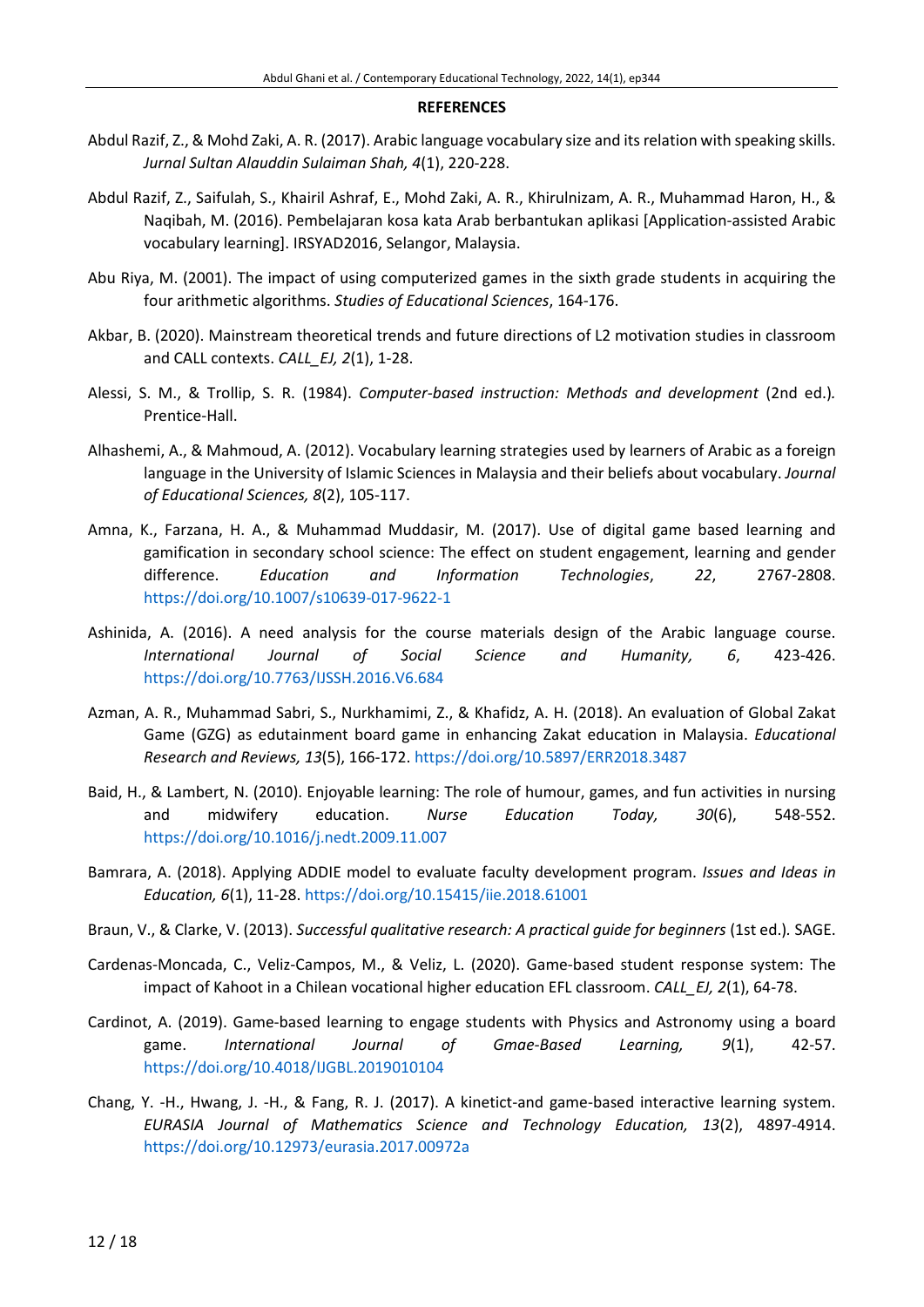- Charmaz, K. (2006). *Constructing grounded theory* (2nd ed.)*.* SAGE. <https://doi.org/10.1002/9781405165518.wbeosg070>
- Chu, H.-C., & Hung, C.-M. (2015). Effects of the digital game-development approach on elementary school student's learning motivation, problem solving, and learning achievement. *International Journal of Distance Education Technologies, 13*(1), 87-102. <https://doi.org/10.4018/ijdet.2015010105>
- Chu, M.-W., & Fowler, T. A. (2020). Gamification of formative feedback in language arts and mathematics classrooms: Application of the Learning Error and Formative Feedback (LEAFF) model. *International Journal of Game-Based Learning, 10*(1), 1-18. <https://doi.org/10.4018/IJGBL.2020010101>
- Creswell, J. W., & Creswell, J. D. (2018). *Research design: Qualitative, quantitative, and mixed methods approaches* (5th ed.)*.* SAGE.
- Fugard, A. J. B., & Potts, H. W. W. (2015). Supporting thinking on sample sizes for thematic analyses: A quantitative tool. *International Journal of Social Research Methodology, 18*(6), 669-684. <https://doi.org/10.1080/13645579.2015.1005453>
- Gebauer, S. K., Zaunbauer, A. C., & Moller, J. (2013). Cross-language transfer in English immersion programs in Germany: Reading comprehension and reading fluency. *Contemporary Educational Psychology, 38*(1), 64-74. <https://doi.org/10.1016/j.cedpsych.2012.09.002>
- Ghazali, Z., Siti Rosilawati, R., Noor Azli, M. M., Muhammad Sabri, S., & Effendi, A. (2021). Teachers' perspective on digital game-based language learning for Arabic language in Malaysian primary schools. *Advances in Social Science, Education and Humanities Research, 518*, 436-441. <https://doi.org/10.2991/assehr.k.210120.157>
- Gibbs, G. R. (2007). Analyzing qualitative data. In U. Flick (Ed.), *The SAGE qualitative research kit.* SAGE. <https://doi.org/10.4135/9781849208574>
- Gonulal, T. (2019). The use of Instagram as a mobile-assisted language learning tool. *Contemporary Educational Technology, 10*(3), 309-323. <https://doi.org/10.30935/cet.590108>
- Guest, G., Bunce, A., & Johnson, L. (2006). How many interviews are enough?: An experiment with data saturation and variability. *Field Methods, 18*(1), 59-82. <https://doi.org/10.1177/1525822X05279903>
- Hamadallah, M. S. K., Nik Mohd Rahimi, N. Y., Noor Saazai, M. S., Hazlina, A., & Ashwaq, M. S. K. (2019). The effect of language games on smartphones in developing Arabic speaking skills among non-native speakers. *Creative Education, 10*, 972-979. <https://doi.org/10.4236/ce.2019.105073>
- Hamizul, M., & Nik Mohd Rahimi, N. Y. (2015). Design and development of Arabic online games: A conceptual paper. *Procedia Social and Behavioral Sciences, 174*, 1428-1433. <https://doi.org/10.1016/j.sbspro.2015.01.771>
- Han, Y. S., & Gwo, J. H. (2013). A collaborative game-based learning approach to improving students' learning performance in science courses. *Computer & Education*, *63*, 43-51. <https://doi.org/10.1016/j.compedu.2012.11.019>
- Hao, K.-C., & Lee, L.-C. (2019). The development and evaluation of an educational game integrating augmented reality, ARCS model, and types of games for English experiment learning: An analysis of learning. *Interactive Learning Environments*, *29*(7), 1101-1114. <https://doi.org/10.1080/10494820.2019.1619590>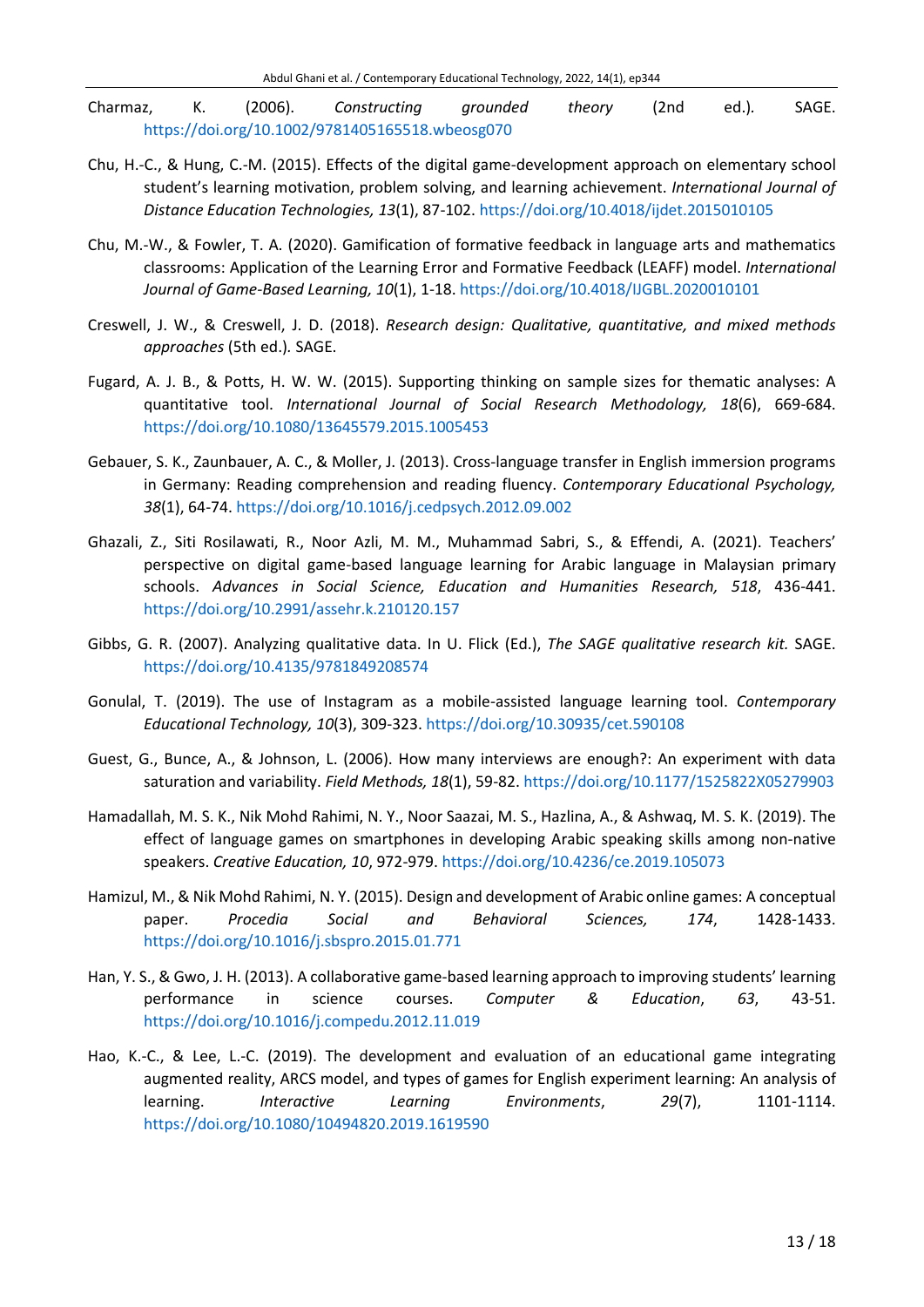- Hasnurol, H. (2010). *Penguasaan kosa kata Arab program j-QAF dalam kalangan murid sekolah rendah* [Arabic vocabulary mastery of the j-QAF program among primary school students] [Unpublished master thesis, Universiti Putra Malaysia].
- Hou, X., Nguyen, H. A., Richey, J. E.,& McLaren, B. M. (2020). Exploring gender and enjoyment impact learning in a digital learning game. *Artificial Intelligence in Education, 12163,* 255-268. [https://doi.org/10.1007/978-3-030-52237-7\\_21](https://doi.org/10.1007/978-3-030-52237-7_21)
- Huang, W. D., & Oh, E. G. (2018). Motivational support from Digital Game-Based Learning Environments (DGBLEs) for scientific topics designed by novice end users. *Educational Media International, 55*(2), 123-136. <https://doi.org/10.1080/09523987.2018.1484043>
- Hwang, G.-J., Wu, P.-H., & Chen, C.-C. (2012). An online game approach for improving students' learning performance in web-based problem-solving activities. *Computers & Education*, 1246-1256. <https://doi.org/10.1016/j.compedu.2012.05.009>
- Ibrahim, R., Masrom, S., Yusoff, R. M. C., Zainuddin, N. M. M., & Rizman, Z. I. (2017). Student acceptance of educational gamesin higher education. *Journal of Fundamental and Applied Sciences, 9*(3S), 809-829. <https://doi.org/10.4314/jfas.v9i3s.62>
- Insorio, A. O. (2021). Technological and operational mobile learning readiness of secondary teachers. *International Journal of Pedagogical Development and Lifelong Learning, 2*(1), ep2103. <https://doi.org/10.30935/ijpdll/9362>
- Izzah Syakirah, M., & Rosni, S. (2020). Arabic vocabulary translation skills level among Malaysian Higher Islamic Religious Certificate (STAM) students. *Al-Qanatir International Journal of Islamic Studies*, 72- 85.
- Janudin, S. (2017). Learning Arabic language via interactive mobile application. In *International Carnival on e-Learning* (pp. 361-363). Nilai, Malaysia.
- Kalyuga, M., Mantai, L., & Marrone, M. (2013). Efficient vocabulary learning through online activities. *Procedia Social and Behavioral Sciences, 83*, 35-38. <https://doi.org/10.1016/j.sbspro.2013.06.007>
- Kayaoglu, M. N. (2013). Poor and good learner's language belief and their influence on their language learning strategy use. *Novitas-ROYAL, 7*(1), 36-54.
- Kirikkaya, E. B., Iseri, S., & Vurkaya, G. (2010). A board game about space and solar system for primary school students. *The Turkish Online Journal of Educational Technology, 9*(2), 1-13.
- Kuen, Y. L. (2010). *English learning strategies used by form six students in secondary schools* [Unpublished master thesis, Universiti Kebangsaan Malaysia].
- Lawrence, C. (2016). Using the ADDIE model of instructional design to teach chest radiograph interpretation. *Journal of Biomedical Education*, *2016*, 9502572. <https://doi.org/10.1155/2016/9502572>
- Lazaruk, W. (2007). Linguistic, academic, and cognitive benefitsof French immersion. *Canadian Modern Language Review, 63*(5), 605-627. <https://doi.org/10.3138/cmlr.63.5.605>
- Lee, J., & Hammer, J. (2011). Gamification in education: What, how, why bother? *Academic Exchange Quartely, 15*(2), 146.
- Lee, L. -C., & Hao, K. -C. (2015). Designing and evaluating digital game-based learning with the ARCS motivation model, humor, and animation. *International Journal of Technology and Human Interaction, 11*(2), 80-95. <https://doi.org/10.4018/ijthi.2015040105>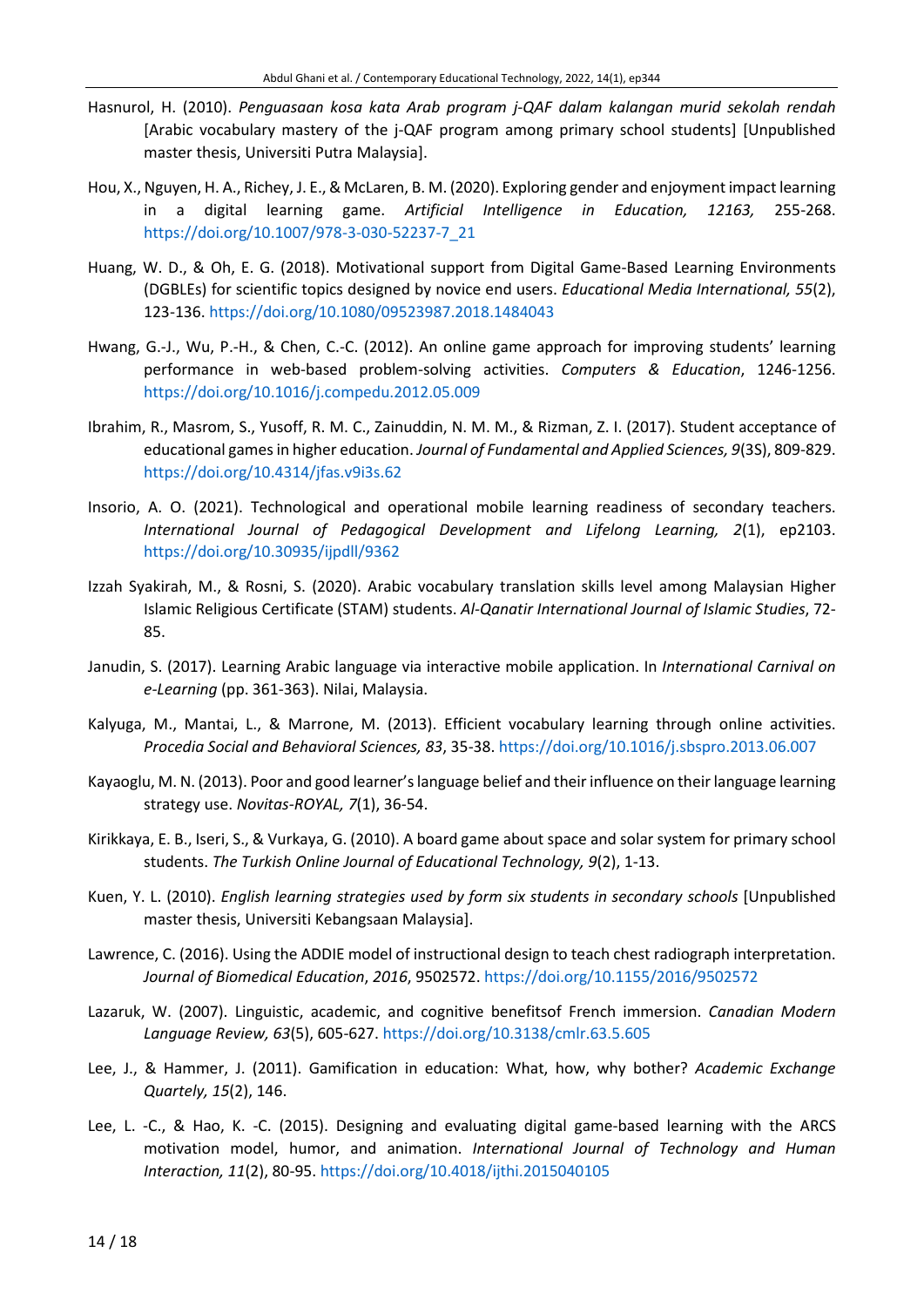- Lester, J. C., Spires, H. A., Nietfeld, J. L., Minogue, J., Mott, B. W., & Lobene, E. V. (2014). Designing gamebased learning environment for elementary science education: A narrative-centered learning perspective. *Information Sciences, 264*, 4-18. <https://doi.org/10.1016/j.ins.2013.09.005>
- Li, M. -C., & Tsai, C. -C. (2013). Game-based learning in science education: A review of relevant research. *Journal of Science Education and Technology, 22*(6), 877-898. [https://doi.org/10.1007/s10956-013-](https://doi.org/10.1007/s10956-013-9436-x) [9436-x](https://doi.org/10.1007/s10956-013-9436-x)
- Lin, C. -H., Huang, S. -H., Shih, J. -L., Alexandra, C., & Gheorghita, G. (2017, July 3-7). *Game-based learning effectiveness and motivation study between competitive and cooperative modes* [Paper presentation]. 2017 IEEE 17th International Conference on Advanced Learning Technologies (ICALT), Timisoara, Romania. <https://doi.org/10.1109/ICALT.2017.34>
- Lu, S. -J., Liu, Y. -C., Chen, P. -J., & Hsieh, M. -R. (2018). Evaluation of AR embedded physical game on students' learning achievement and motivation on elementary natural science. *Interactive Learning Environments, 28*(4), 451-463. <https://doi.org/10.1080/10494820.2018.1541908>
- Mayer, R. E. (2021). *Multimedia learning* (2nd ed.). Cambridge University.
- Merilainen, M. (2019). First-timer learning experiences in global game jam. *International Journal of Game-Based Learning, 9*(1), 30-41. <https://doi.org/10.4018/IJGBL.2019010103>
- Mohamad Khaidir, S., Arifin, M., & Mohamad Azrien, M. A. (2020). Vocabulary learning strategies between learners of Arabic major and non-Arabic major at a Malaysia public university. *GESJ: Education Science and Psychology*, 91-106.
- Muhammad Sabri, S. (2011). *Analysis, design and development of an online vocabulary game for Arabic elementary learners* [PhD Thesis, Universiti Teknologi MARA]*.*
- Muhideen, S., Chu, J., Rufai, O. H., Shahani, R., & Amosun, T. S. (2021). Rethinking communication and crowdsourced technology: Mediating role of mobile-learning tie to broadband. *European Journal of Interactive Multimedia and Education, 2*(1), e02106. <https://doi.org/10.30935/ejimed/9703>
- Nadhilah, A. P., & Kamarul Shukri M. T. (2018). Perbezaan jantina dalam penggunaan strategi pembelajaran kemahiran berbahasa Arab [Gender differences in the use of Arabic language skills learning strategies]. *Journal of Nusantara Studies, 3*(1), 143-153. <https://doi.org/10.24200/jonus.vol3iss1pp143-153>
- Najdi, S., & Sheikh, R. E. (2012). Educational games: Do they make a difference? *Procedia - Social And Behavioral Sciences*, 47, 48-51. <https://doi.org/10.1016/j.sbspro.2012.06.612>
- Nation, I. S. (2001). *Learning vocabulary in another language.* Cambridge University Press. <https://doi.org/10.1017/CBO9781139524759>
- Nik Hanan, N. M., & Rabiatul Aribah, M. I. (2014). Arabic vocabulary learning strategies among non-native speakers: A case of IIUM. *Global Journal of Al Thaqafah, 4*(2), 125-133. <https://doi.org/10.7187/GJAT722014.04.02>
- Noor Azli, M. M., Hafawati, I., Ghazali, Z., Siti Rosilawati, R., Muhammad Sabri, S., & Harwati, H. (2019). Digital games based language learning for arabic literacy remedial. *Creative Education, 10*, 3213-3222. <https://doi.org/10.4236/ce.2019.1012245>
- Norfaezah, M. H. (2019). Challenges in teaching and learning Arabic language in secondary school: Students', teachers', and parents' view. *e-Bangi*, 1-14.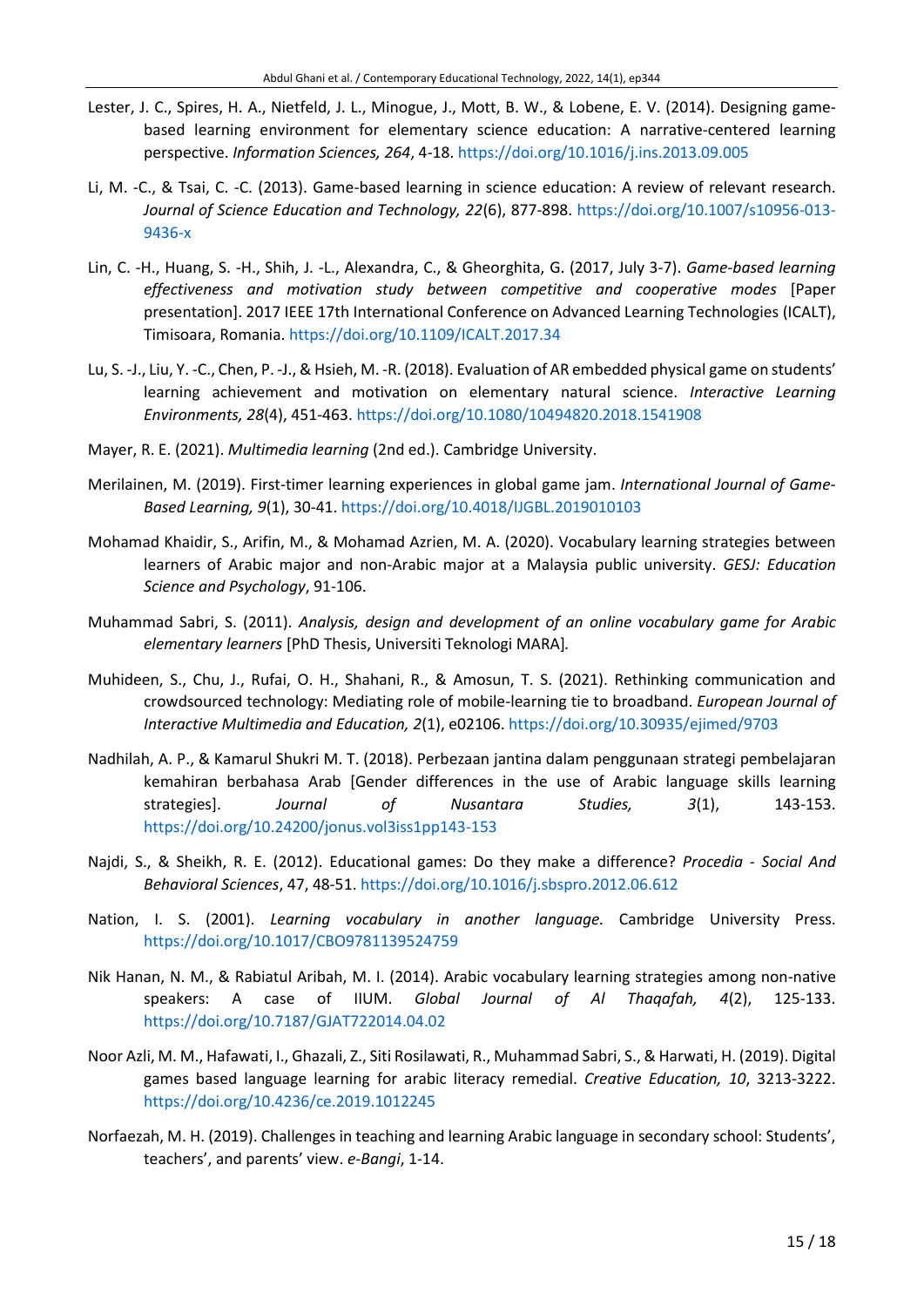- Nur Naimah Akmar, K., & Harun, B. (2017). Strategi pembelajaran kosa kata dan penguasaan pengetahuan kosa kata Arab dalam kalangan pelajar STAM [Vocabulary learning strategies and mastery of Arabic vocabulary knowledge among STAM students]. *Attarbawiy: Malaysian Online Journal of Education, 1*(1), 64-73.
- Nur Najhah Akmal, R., & Muhammad Sabri, S. (2020). The effectiveness of thingLink in teaching new vocabulary to non-native beginners of the Arabic language. *IIUM Journal of Educational Studies, 8*(1), 32 - 52. <https://doi.org/10.31436/ijes.v8i1.274>
- Paiva, A. C. R., Flores, N. H., Barbosa, A. G., & Ribeiro, T. P. B. (2016). iLearnTest framework for educational games. *Procedia - Social And Behavioral Sciences, 228*, 443-448. <https://doi.org/10.1016/j.sbspro.2016.07.068>
- Papastergiou, M. (2009). Digital game-based learning in high school computer science education: Impact on educational effectiveness and etudent motivation. *Computers & Education, 52*(1), 1-12. <https://doi.org/10.1016/j.compedu.2008.06.004>
- Park, G. (2010). Investigation into learning strategies used by effective and less effective EFL learners in Korea. *Asian Social Sciences, 8*, 3-13. <https://doi.org/10.5539/ass.v6n8p3>
- Roodt, S., & Ryklief, Y. (2019). Using digital game-based learning to improve the academic efficiency of vocational education students. *International Journal of Game-based learning, 9*(4), 45-69. <https://doi.org/10.4018/IJGBL.2019100104>
- Rosni, S. (2009). *Isu pembelajaran bahasa Arab di Malaysia* [Arabic language learning issues in Malaysia]*.* Universiti Sains Islam Malaysia.
- Rosni, S. (December, 2017). *Pembelajaran bahasa Arab perlukan perubahan* [Learning Arabic needs change]*.* Universiti Sains Islam Malaysia. USIM News. [https://www.usim.edu.my/news/in-our](https://www.usim.edu.my/news/in-our-words/pembelajaran-bahasa-arab-perlu-perubahan/)[words/pembelajaran-bahasa-arab-perlu-perubahan/](https://www.usim.edu.my/news/in-our-words/pembelajaran-bahasa-arab-perlu-perubahan/)
- Rossman, G. B., & Rallis, S. F. (2012). *Learning in the field: An introduction to qualitative research* (3rd ed.). SAGE.
- Saifudin, H. (2002). *Penguasaan perbendaharaan kata bahasa Arab di kalangan pelajar pelajar tingkatan tiga: Satu kajian kes di Sekolah Menengah Kebangsaan (Agama) Negeri Melaka* [Arabic vocabulary mastery among form three students: A case study in Melaka State National (Religious) Secondary School] [Unpublished M.A. dissertation, Universiti Malaya].
- Samir, N., & Randa E. S. (2012). Educational games: Do they make a difference? *Procedia Social and Behavioral Sciences*, *47*, 48-51. <https://doi.org/10.1016/j.sbspro.2012.06.612>
- Schmitt, N. (2000). Vocabulary in language teaching. *TESOL Quaeterly, 36*, 235. <https://doi.org/10.2307/3588334>
- Shabalina, O., Mozelius, P, Vorobkalov, C., Malliarakis, C., & Tomos, F. (2015, July 6-8). *Creativity in digital pedagogy and game-based learning techniques: Theoretical aspects, techniques and case studies* [Paper presentation]. 2015 6th International Conference on Information, Intelligence, Systems and Applications (IISA), Corfu, Greece. <https://doi.org/10.1109/IISA.2015.7387963>
- Shin, D. H., & Shin, Y. J. (2011). Why do people play social network games? *Computers in Human Behavior, 27*(2), 852-861. <https://doi.org/10.1016/j.chb.2010.11.010>
- Siti Aisyah, I., & Zamri, A. (2016). *Saiz kosa kata bahasa Arab dan hubungannya dengan kemahiran menulis* [Arabic vocabulary size and its relationship with writing skills] [Paper presentation]. Seminar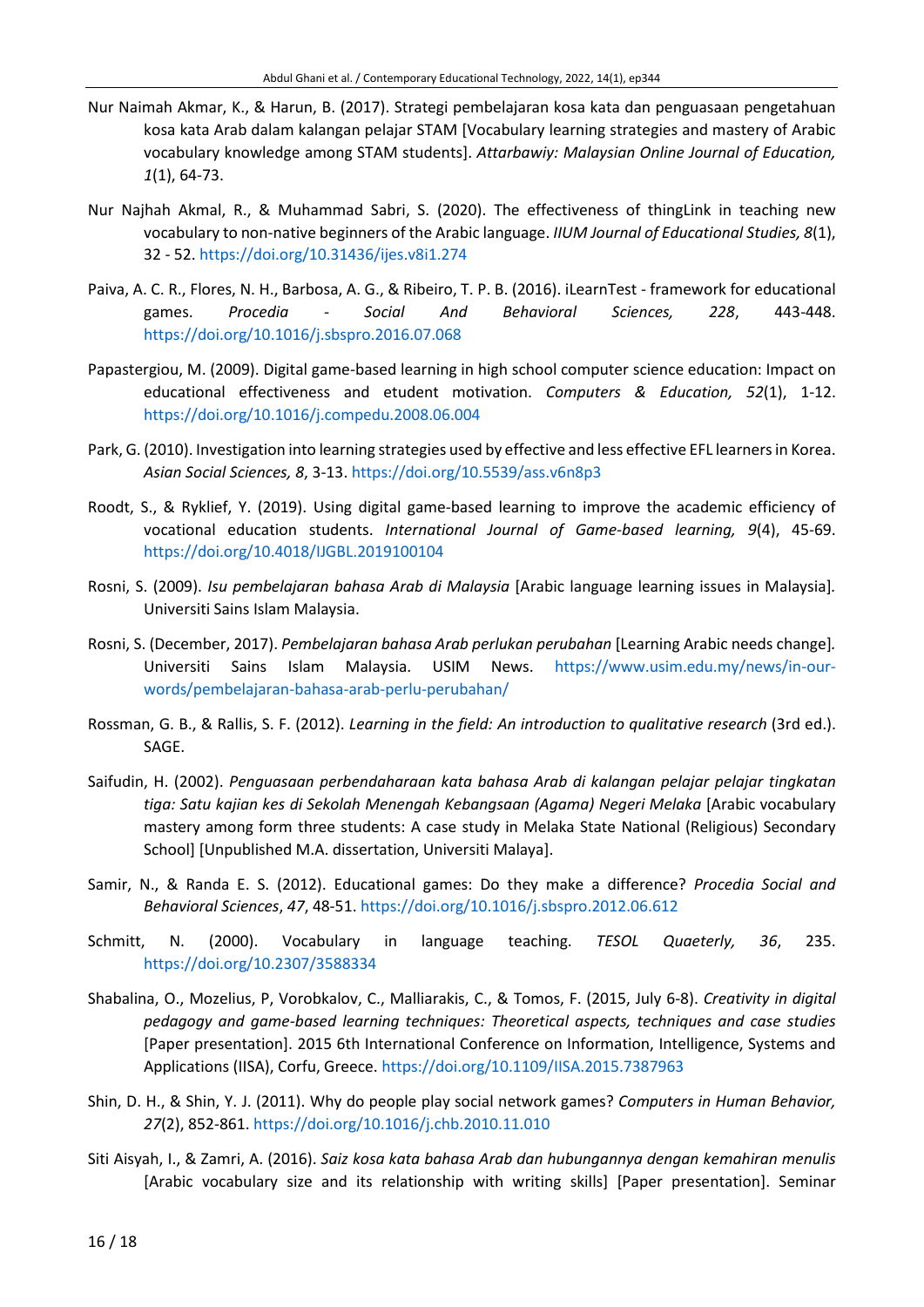Antarabangsa Pengajaran Bahasa dan Sastera Arab Kepada Penutur Bukan Arab [International Seminar on Teaching Arabic Language and Literature to Non-Arabic Speakers], Kelantan, Malaysia.

- Siti Nazleen, A. R., & Zuliana, T. (2017). The effect of digital game-based learning on primary school students' English vocabulary achievement and acceptance. *Innovative Teaching and Learning Journal, 1*(1), 61- 74.
- Sueraya, C. H., Ismail, S. A., Arifin, M., & Ismaiel Hassanien, A. M. (2012). Strategies to develop speaking skills among Malay learners of Arabic. *International Journal of Humanities and Social Science, 2*(17), 303- 310.
- Sung, H.-Y., & Hwang, G.-J. (2013). A collaborative game-based learning approach to improving students' learning performance in science cources. *Computers & Education*, *63*, 43-51. <https://doi.org/10.1016/j.compedu.2012.11.019>
- Travis, N. T. (2018). Design case: Implementing gamification with ARCS to engage digital natives. *Journal of Empowering Teaching Excellence, 2*(1), 23-52.
- Tsai, F.-H. (2017). An investigation of gender differencesin a game-based learning environment with different game modes. *EURASIA Journal of Mathematics Science and Technology Education, 13*(7), 3209-3226. <https://doi.org/10.12973/eurasia.2017.00713a>
- Ugyen, D., Patcharin, P., & Niwat, S. (2015). Gender differences in students' learning achievements and awareness through residence energy saving game-based inquiry playing. *Journal Computer Education, 2*(2), 227-243. <https://doi.org/10.1007/s40692-015-0033-2>
- Vega, L. D. (2014). *Effect of an elementary two way bilingual Spanish-English immersion school program on junior high and high school student achievement* [PhD thesis, Colorado State University]*.*
- Wilfried, A., Jantina, H., Irma, H., Els, K., Monique, V., & Geert, D. (2014). Gender-inclusive game-based learning in secondary education. *International Journal of Inclusive Education, 18*(11), 1208-1218. <https://doi.org/10.1080/13603116.2014.885592>
- Wu, T.-T. (2018). Improving the effectiveness of English vocabulary review by integrating ARCS with mobile game-based learning. *Journal of Computer Assisted Learning, 34*(3), 1-9. <https://doi.org/10.1111/jcal.12244>
- Yang, J. C., & Chen, S. Y. (2010). Effects of gender differences and spatial abilities within a digital pentominoes game. *Computers & Education, 55*(3), 1220-1233. <https://doi.org/10.1016/j.compedu.2010.05.019>
- Yien, J. -M., Hung, C. -M., Hwang, G. -J., & Lin, Y. -C. (2011). A game-based learning approach to improving students' learning achievements in a nutrition course. *The Turkish Online Journal of Educational Technology, 10*(2), 1-10.
- Yusoff, A. (2010). *A conceptual framework for serious games and its validation* [Unpublished PhD thesis, University of Southampton]*.*
- Zaid Arafat, M. N., Nik Mohd Rahimi, N. Y., Irma Matriny, M. Y., & Mohd Yusri, K. (2016). Foreign language vocabulary learning strategies in Malaysia. *Creative Education, 7*, 428-434. <https://doi.org/10.4236/ce.2016.73042>
- Zainur Rijal, A. R., & Rosni, S. (2018). Saiz kosa kata bahasa Arab dalam kalangan pelajar di peringkat pengajian tinggi: Permasalahan dan strategi pengajaran [Arabic vocabulary size among students in higher education: Problems and teaching strategies]. *International Journal of Language Education and Applied Linguistics, 8*(2), 61-70.